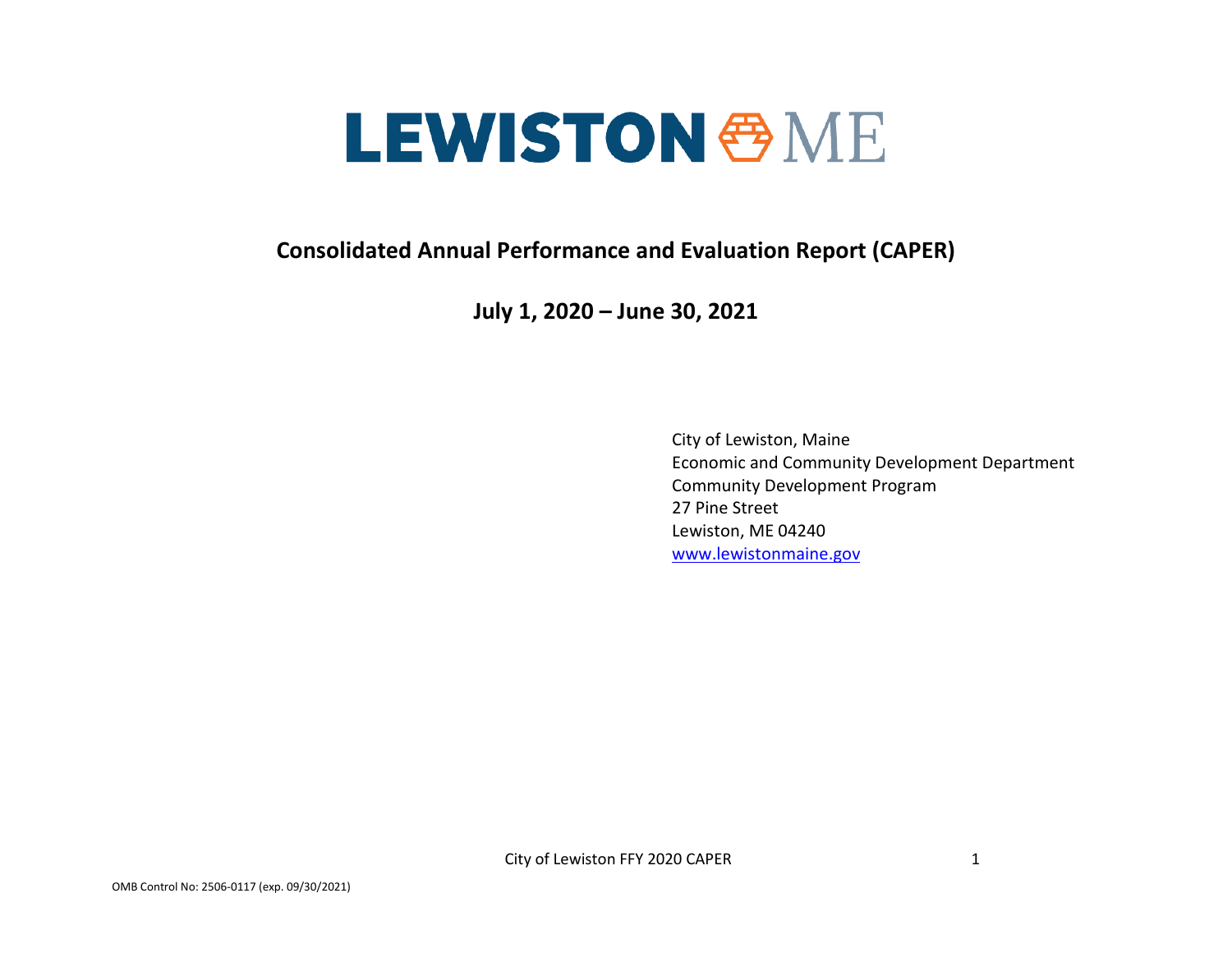## **CR-05 - Goals and Outcomes**

#### **Progress the jurisdiction has made in carrying out its strategic plan and its action plan. 91.520(a)**

This could be an overview that includes major initiatives and highlights that were proposed and executed throughout the program year.

This CAPER is for Year 1 of the City of Lewiston's 2020-2024 Five-Year Consolidated Plan.

For the 2020-2024 Consolidated Plan, the City created a new set of goals and priorities to address the needs in our community. The City identified the following goals and objectives to address in its Consolidated Plan. Included below are goals, benchmarks, and progress this year:

1. Provide essential public services. The City expected to serve 1402 persons this year and served 1499 or 107% of the annual goal.

2. Safe and affordable housing. The City expected to rehabilate 50 rental units and rehabiliated 16 units or 32% of the annual goal. They City expected to rehabilitate 25 homeowner units and rehabilitated 3 units or 12% of the goal. The Code Enforcement Officer inspected 536 properties in the CDBG target area. Of those, 4 units received CDBG funding to correct code violations. 182 properties were cited for violations; and 66 were completed and cleared by the owner.

3. Created economic opportunities. The City was able to assist one business, representing 17% of its goal, by assisting one business which created one job at 240 Lisbon Street.

4. Public facilities and infrastructure. The 280 Bartlett Street- Soccer Field was constructed using non-CDBG funding, but will be completed with the addition of fencing to be CDBG funded. Engineering work was completed for the renovation of Howe Street sidewalks with construction to occur in the 2021 season as will construction of the Linear Park sledding hill. Not all of those efforts are included in the official count of the City meeting just 10.36 % of its annual goal by serving 3000 people.

All projects and activities funded during FFY2020 were to help address a need in one of the City's four goals. The ongoing COVID-19 pandemic presented challenges to a number of programs which prevented them from meeting their goals. Some programs exceeded their goals as they strived to provide safe and supportive services.

In immediate reponse to COVID-19, the City was able to expend \$247,830 in CDBG-CV funding to assist 154 renters and/or homeowners through an emergency rental/mortgage assistance program. Additional CDBG-CV funding is expected to be administered through programs to assist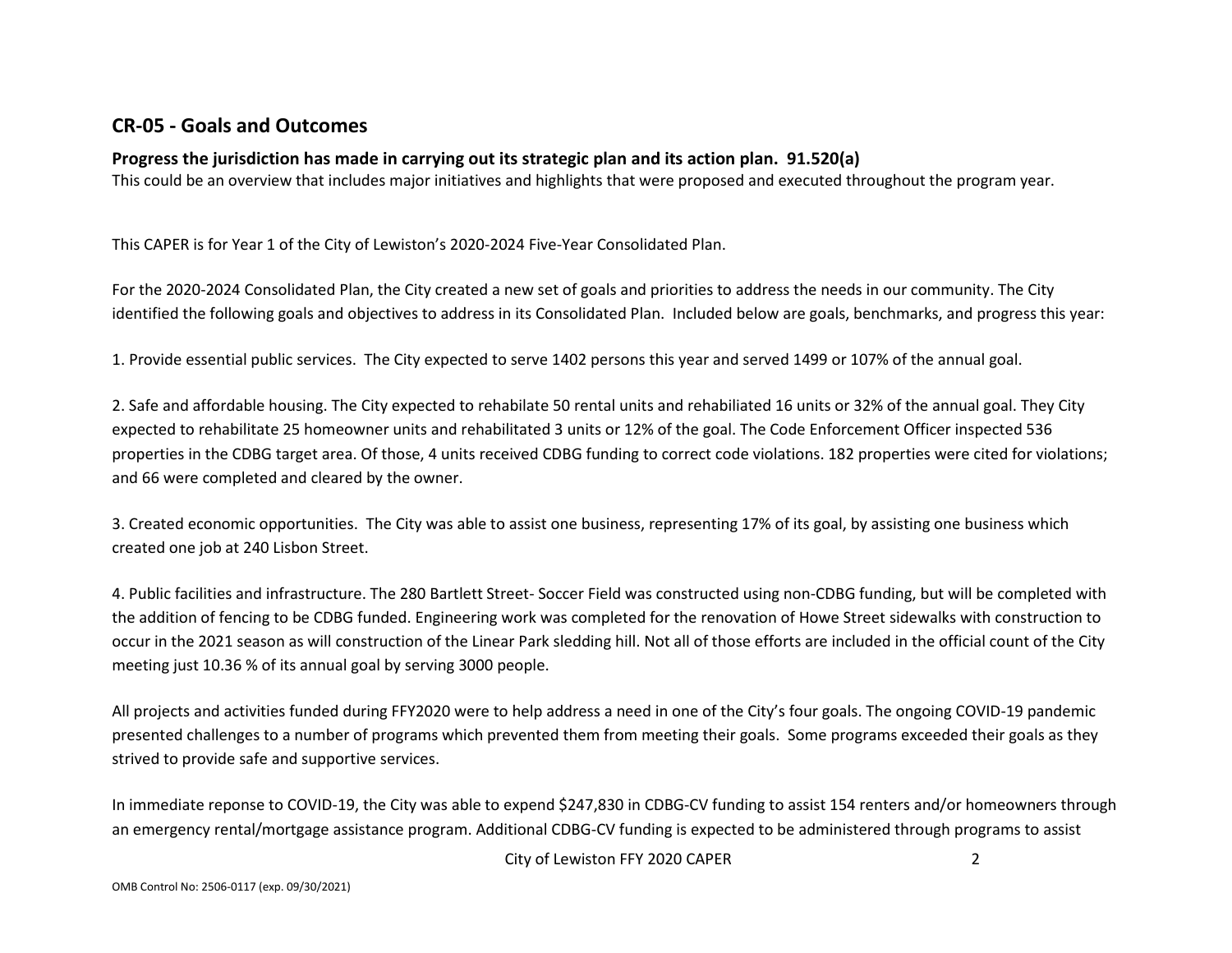public agencies expand their services in response to COVID-19.

#### **Comparison of the proposed versus actual outcomes for each outcome measure submitted with the consolidated plan and explain, if applicable, why progress was not made toward meeting goals and objectives. 91.520(g)**

Categories, priority levels, funding sources and amounts, outcomes/objectives, goal outcome indicators, units of measure, targets, actual outcomes/outputs, and percentage completed for each of the grantee's program year goals.

| Goal                                | Category                                | Source /<br>Amount                          | Indicator                                               | Unit of<br><b>Measure</b>     | <b>Expected</b><br><b>Strategic</b><br>Plan | Actual-<br><b>Strategic</b><br>Plan | Percent<br>Complete | <b>Expected</b><br>Program<br>Year | Actual-<br>Program<br>Year | Percent<br>Complete |
|-------------------------------------|-----------------------------------------|---------------------------------------------|---------------------------------------------------------|-------------------------------|---------------------------------------------|-------------------------------------|---------------------|------------------------------------|----------------------------|---------------------|
| Create<br>Economic<br>Opportunities | Non-Housing<br>Community<br>Development | CDBG: \$/<br>Revolving<br>Loan<br>Fund: $$$ | Facade<br>treatment/business<br>building rehabilitation | <b>Business</b>               | 5                                           | 0                                   | 0.00%               |                                    |                            |                     |
| Create<br>Economic<br>Opportunities | Non-Housing<br>Community<br>Development | CDBG: \$/<br>Revolving<br>Loan<br>Fund: $$$ | <b>Brownfield acres</b><br>remediated                   | Acre                          | 5                                           | 0                                   | 0.00%               |                                    |                            |                     |
| Create<br>Economic<br>Opportunities | Non-Housing<br>Community<br>Development | CDBG: \$/<br>Revolving<br>Loan<br>Fund: $$$ | Jobs created/retained                                   | Jobs                          | 60                                          | 0                                   | 0.00%               | 12                                 | 0                          | 0.00%               |
| Create<br>Economic<br>Opportunities | Non-Housing<br>Community<br>Development | CDBG: \$/<br>Revolving<br>Loan<br>Fund: $$$ | <b>Businesses assisted</b>                              | <b>Businesses</b><br>Assisted | 30                                          | $\mathbf{1}$                        | 3.33%               | 6                                  | 1                          | 16.67%              |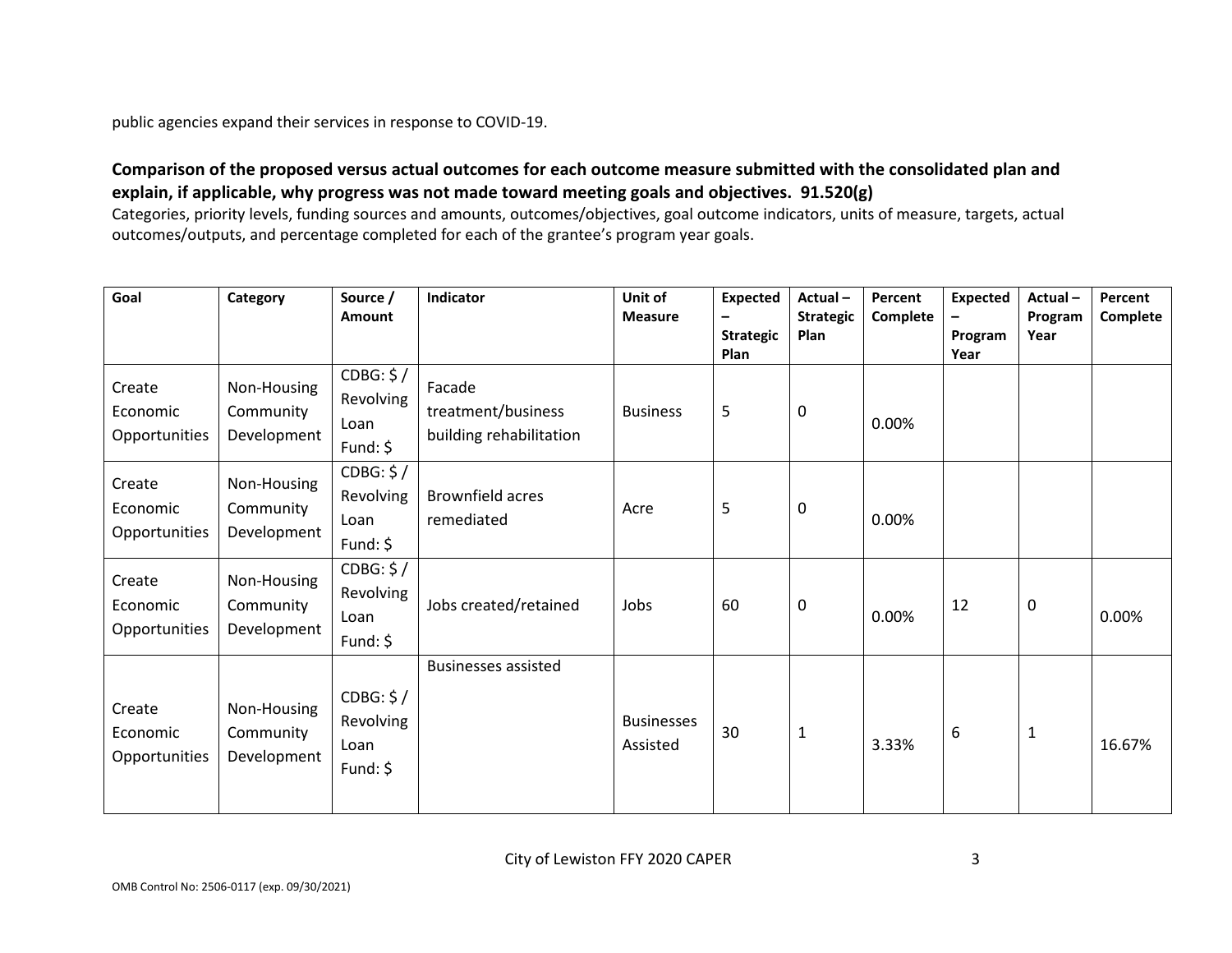| Provide<br>Essential<br><b>Services</b>           | Homeless<br>Non-<br><b>Homeless</b><br><b>Special Needs</b><br>Non-Housing<br>Community<br>Development | CDBG: \$                                   | Public service activities<br>other than<br>Low/Moderate Income<br><b>Housing Benefit</b>                       | Persons<br>Assisted | 7010        | 1499 | 21.38% | 1402        | 1499        | 106.92% |
|---------------------------------------------------|--------------------------------------------------------------------------------------------------------|--------------------------------------------|----------------------------------------------------------------------------------------------------------------|---------------------|-------------|------|--------|-------------|-------------|---------|
| Provide<br>Essential<br><b>Services</b>           | Homeless<br>Non-<br>Homeless<br><b>Special Needs</b><br>Non-Housing<br>Community<br>Development        | CDBG: \$                                   | <b>Homeless Person</b><br>Overnight Shelter                                                                    | Persons<br>Assisted | $\mathbf 0$ | 0    |        | 0           | $\mathbf 0$ |         |
| Provide<br>Essential<br>Services                  | Homeless<br>Non-<br>Homeless<br><b>Special Needs</b><br>Non-Housing<br>Community<br>Development        | CDBG: \$                                   | Overnight/Emergency<br>Shelter/Transitional<br>Housing Beds added                                              | <b>Beds</b>         | $\mathbf 0$ | 0    |        | $\mathbf 0$ | $\pmb{0}$   |         |
| Public<br><b>Facilities and</b><br>Infrastructure | Non-Housing<br>Community<br>Development                                                                | CDBG: \$/<br>Revolving<br>Loan<br>Fund: \$ | Public Facility or<br>Infrastructure Activities<br>other than<br>Low/Moderate Income<br><b>Housing Benefit</b> | Persons<br>Assisted | 58000       | 3000 | 5.17%  | 28950       | 3000        | 10.36%  |
| Public<br><b>Facilities and</b><br>Infrastructure | Non-Housing<br>Community<br>Development                                                                | CDBG: \$/<br>Revolving<br>Loan<br>Fund: \$ | <b>Brownfield acres</b><br>remediated                                                                          | Acre                | 4           | 0    | 0.00%  | 4           | $\pmb{0}$   | 0.00%   |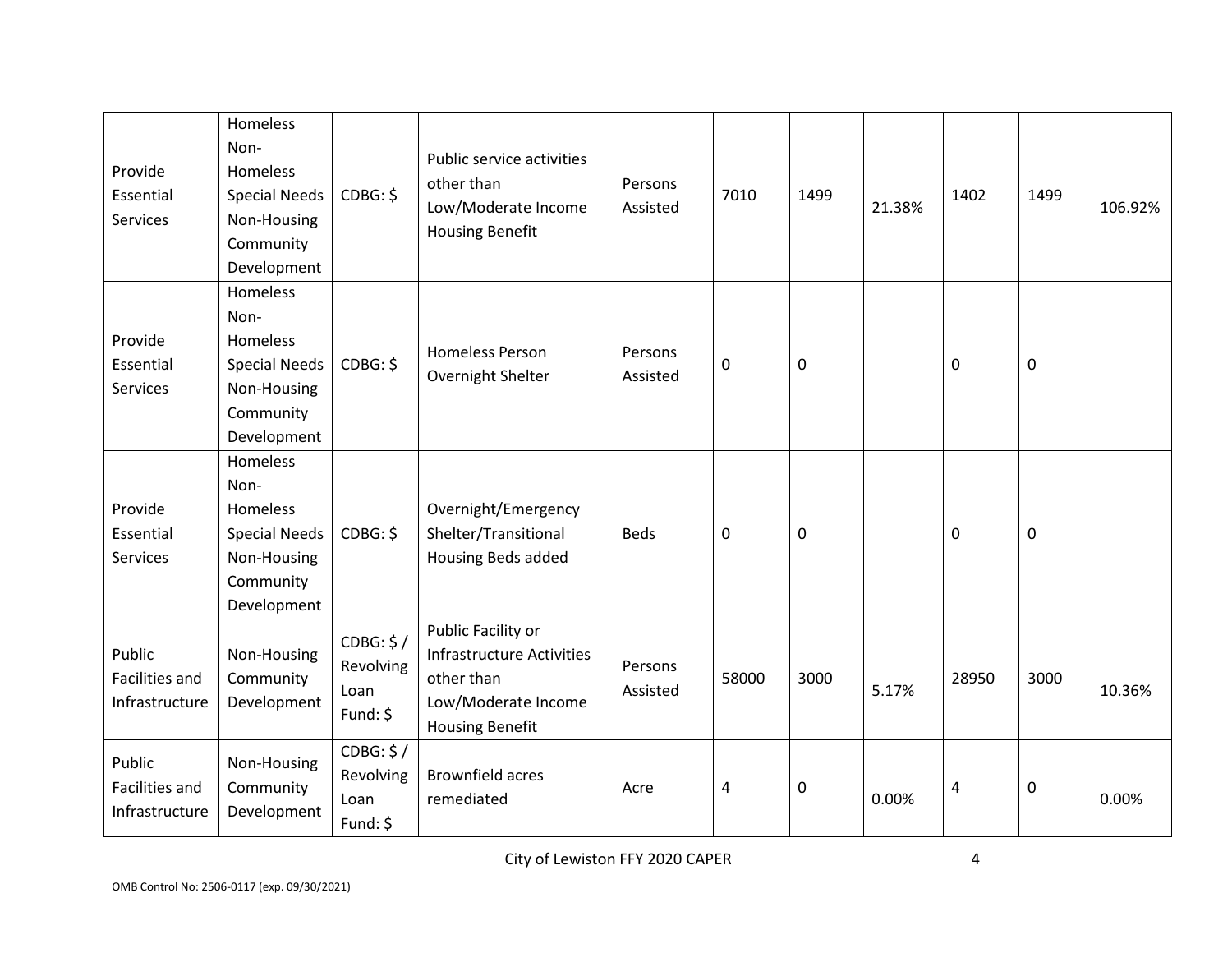| Safe and<br>Affordable<br>Housing | Affordable<br>Housing<br>Public<br>Housing<br>Homeless<br>Non-<br>Homeless<br><b>Special Needs</b><br>Non-Housing<br>Community<br>Development | CDBG: \$/<br>Revolving<br>Loan<br>Fund: \$ | Rental units rehabilitated                | Household<br>Housing<br>Unit | 250 | 26             | 10.40% | 50 | 26             | 52.00% |
|-----------------------------------|-----------------------------------------------------------------------------------------------------------------------------------------------|--------------------------------------------|-------------------------------------------|------------------------------|-----|----------------|--------|----|----------------|--------|
| Safe and<br>Affordable<br>Housing | Affordable<br>Housing<br>Public<br>Housing<br>Homeless<br>Non-<br>Homeless<br><b>Special Needs</b><br>Non-Housing<br>Community<br>Development | CDBG: \$/<br>Revolving<br>Loan<br>Fund: \$ | <b>Homeowner Housing</b><br>Rehabilitated | Household<br>Housing<br>Unit | 25  | $\overline{2}$ | 8.00%  | 25 | $\overline{2}$ | 8.00%  |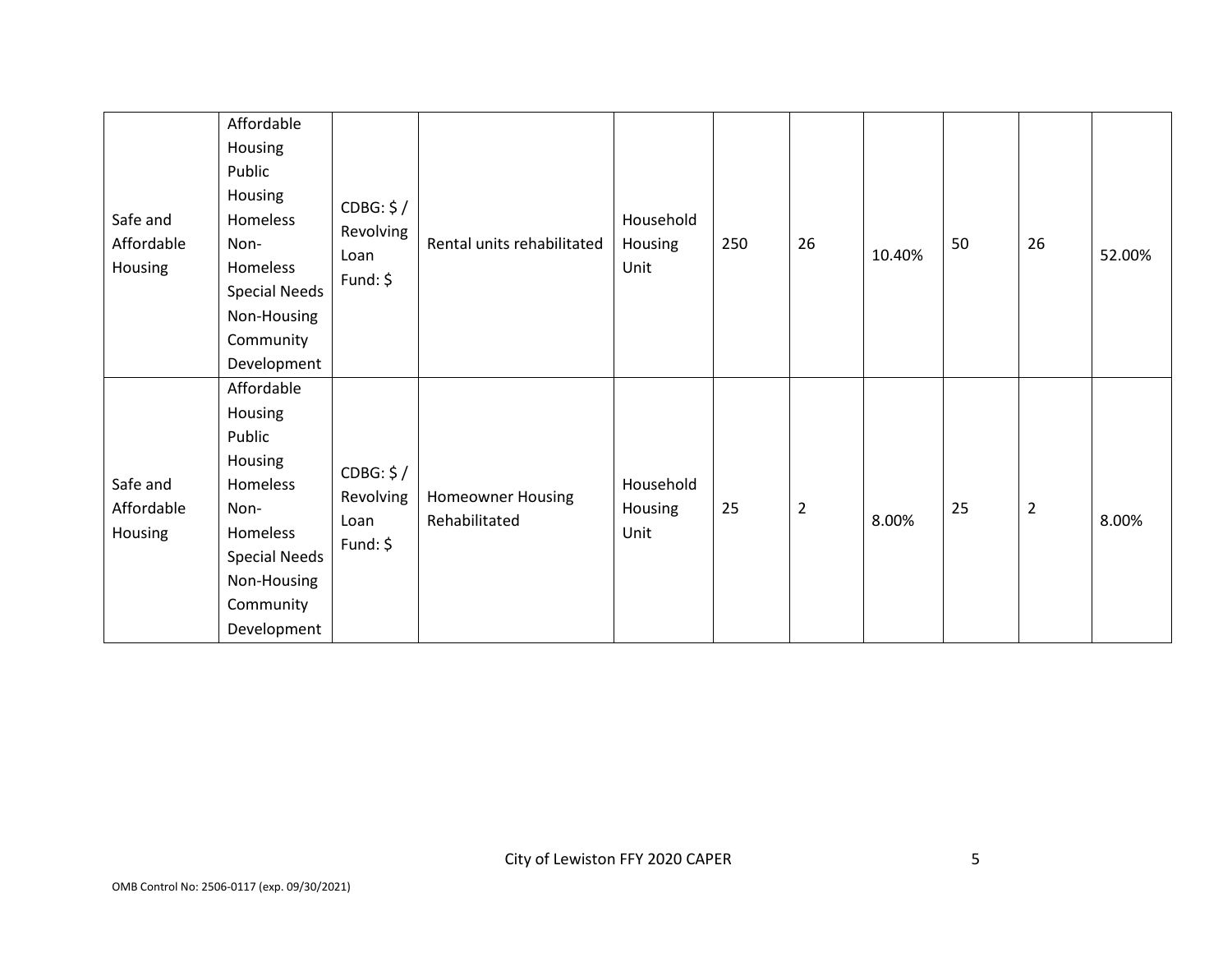| Safe and<br>Affordable<br>Housing | Affordable<br>Housing<br>Public<br>Housing<br>Homeless<br>Non-<br>Homeless<br><b>Special Needs</b><br>Non-Housing<br>Community<br>Development | CDBG: \$/<br>Revolving<br>Loan<br>Fund: $$$ | <b>Direct Financial</b><br>Assistance to<br>Homebuyers | Households<br>Assisted | 5              | 0 | 0.00% | $1\,$ | 0 | 0.00% |
|-----------------------------------|-----------------------------------------------------------------------------------------------------------------------------------------------|---------------------------------------------|--------------------------------------------------------|------------------------|----------------|---|-------|-------|---|-------|
| Safe and<br>Affordable<br>Housing | Affordable<br>Housing<br>Public<br>Housing<br>Homeless<br>Non-<br>Homeless<br><b>Special Needs</b><br>Non-Housing<br>Community<br>Development | CDBG: \$/<br>Revolving<br>Loan<br>Fund: $$$ | <b>Buildings Demolished</b>                            | <b>Buildings</b>       | $\overline{2}$ | 0 | 0.00% |       |   |       |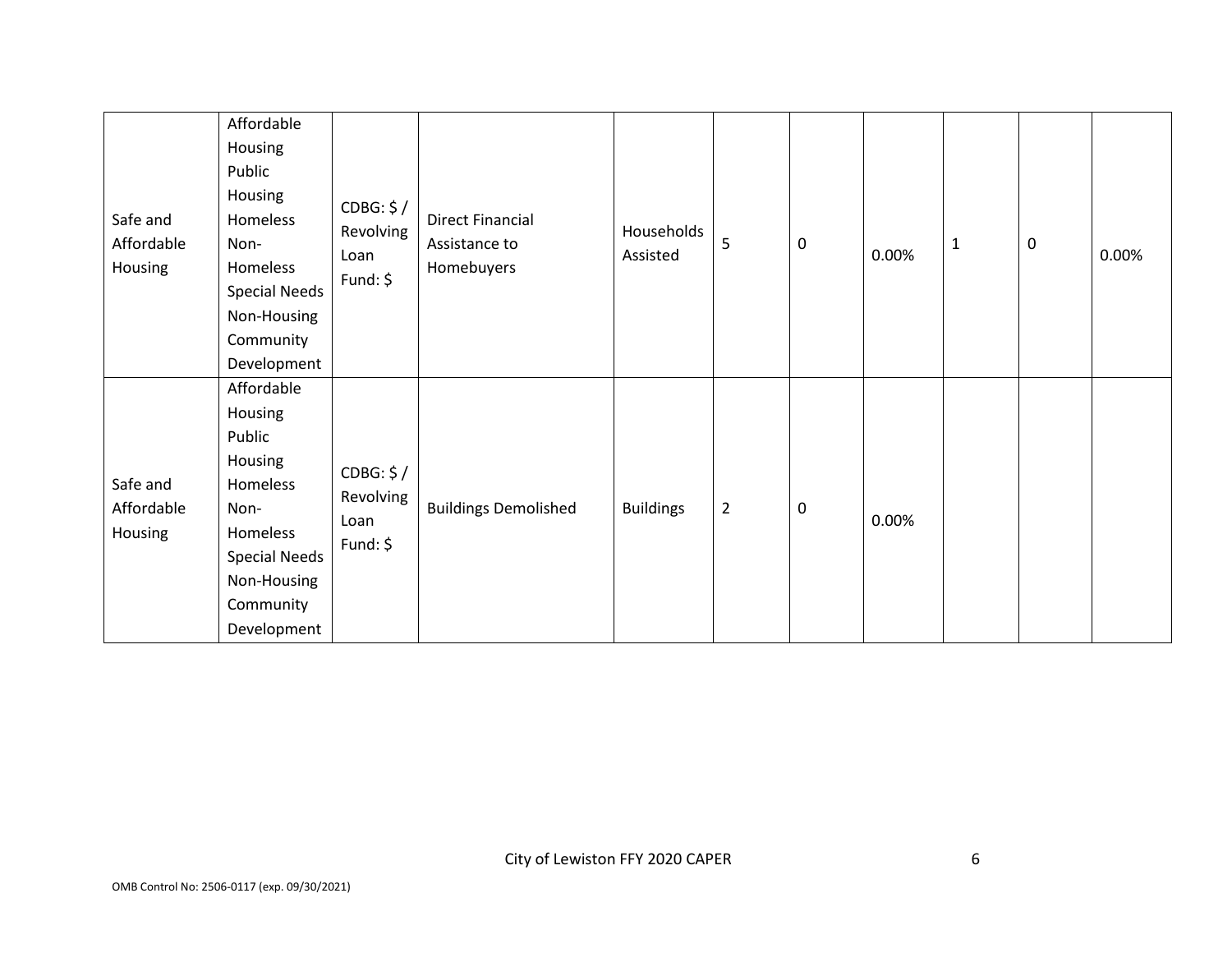| Public<br>Housing<br>CDBG: \$/<br>Household<br>Safe and<br><b>Housing Code</b><br>Homeless<br>Revolving<br>Enforcement/Foreclosed<br>Affordable<br>250<br>Housing<br>50<br>Non-<br>4<br>1.60%<br>Loan<br>Unit<br>Housing<br><b>Property Care</b><br>Homeless<br>Fund: $\oint$<br><b>Special Needs</b><br>Non-Housing<br>Community<br>Development |  |  |  |  |  |  |  |  | 4 | 8.00% |
|--------------------------------------------------------------------------------------------------------------------------------------------------------------------------------------------------------------------------------------------------------------------------------------------------------------------------------------------------|--|--|--|--|--|--|--|--|---|-------|
|--------------------------------------------------------------------------------------------------------------------------------------------------------------------------------------------------------------------------------------------------------------------------------------------------------------------------------------------------|--|--|--|--|--|--|--|--|---|-------|

**Table 1 - Accomplishments – Program Year & Strategic Plan to Date**

# **Assess how the jurisdiction's use of funds, particularly CDBG, addresses the priorities and specific objectives identified in the plan, giving special attention to the highest priority activities identified.**

In this first year of the new five-year Con Plan, our public services programs exceeded the annual goal by reaching 106.92%.

The City received a \$5.2 million Lead Hazard Control Grant in 2019 which provides a source of funding to continue to address this critical issue of making housing lead safe, code compliant and healthier. A new program manager was hired to administer the 2019 Lead Grant as the 2017 Lead Grant manager closed out that grant and transitioned into a new role as the City's Rehabilitation Coordinator. Under the new grant, on a per unit basis, \$1,400 of owner match will be required and \$1,150 of CDBG funds will be granted toward lead hazard control work of up to \$18,000. When needed to fully address code enforcement identified deficiencies beyond the scope of the lead work CDBG funds will be loaned to assist owners make their buildings code compliant. This work will be coordinated between the Lead Program Manager, Code Enforcement Officer and Rehabilitation Coordinator, of which the latter two positions are funded with CDBG. This lead grant combined with additional staff should improve the City's progress of reaching only 26% of its annual rehabilitation of rental units and 8% of its annual goal of rehabilitating homeowner units.

FFY2020 continued to be a transition year for the City with new staff coming on board, staff shifting roles to include the Community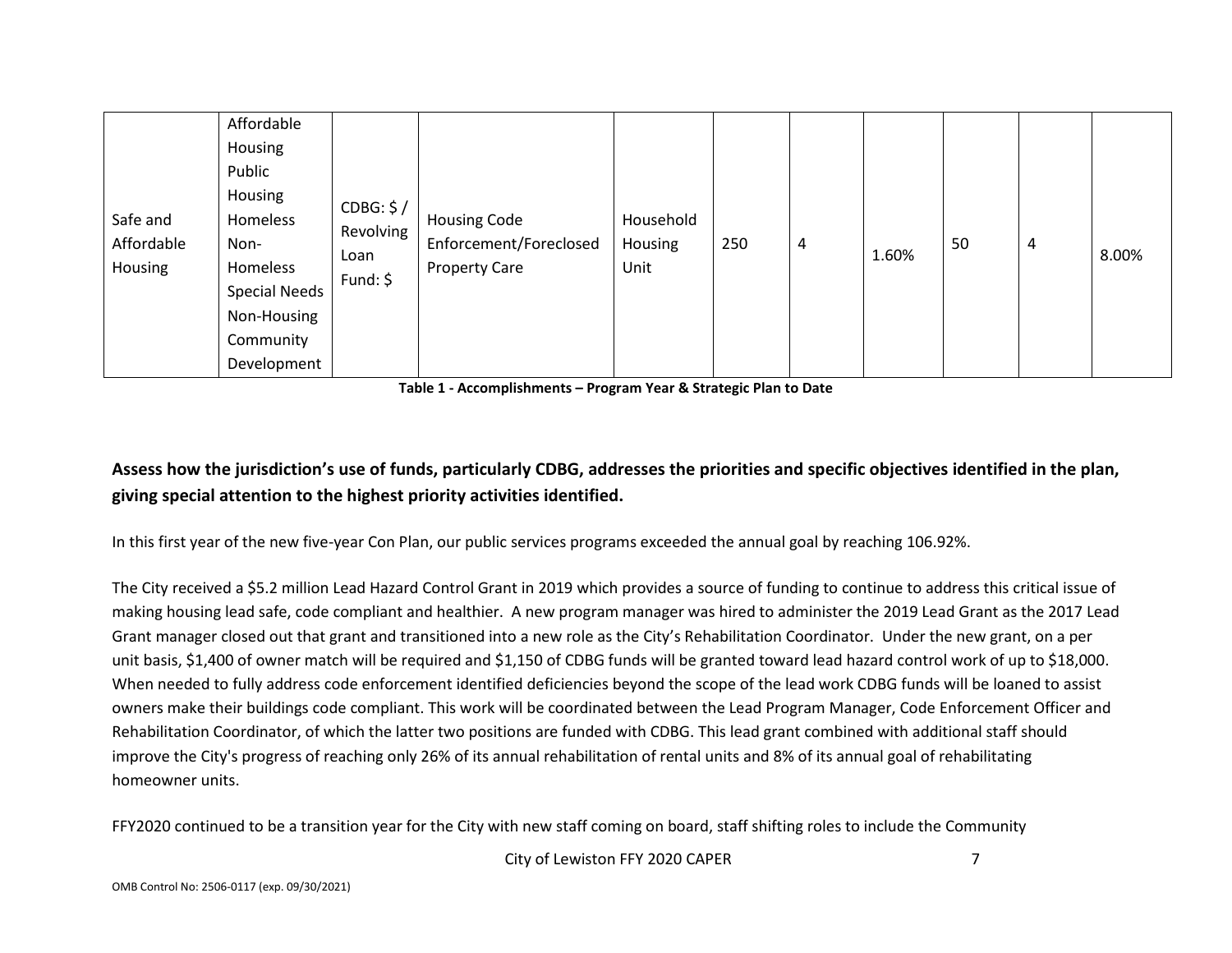Development Program Coordinator and Rehabilitation Coordinator positions, and COVID delaying and complicating most activities.

Economic Development was impacted significantly by the pandemic as many businesses were assisted with COVID-related funding in addition to business owners being hesitant to borrow funds with so many unknowns in the future.

On Public Facilities, the City was way off pace in this program year and only met 10.36% of its annual goal. The engineering of the Howe Street sidewalk improvements was completed, however, the activity on its own does not produce beneficiaries. Construction of the sidewalks will occur in the 2021 construction season as will construction of the Linear Park sledding hill and the long delayed soccer field at 280 Bartlett Street in the Choice Neighborhood area.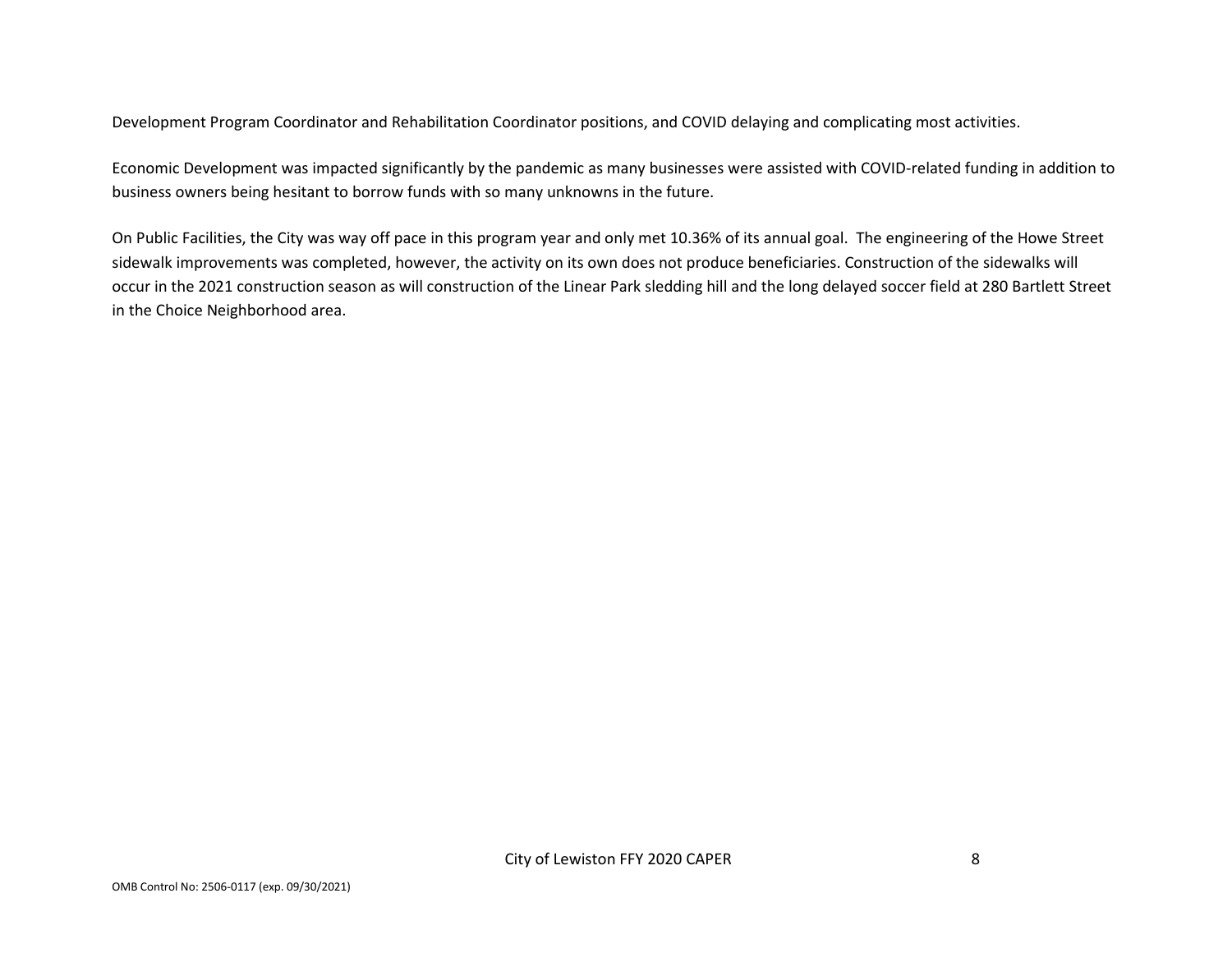# **CR-10 - Racial and Ethnic composition of families assisted**

**Describe the families assisted (including the racial and ethnic status of families assisted). 91.520(a)** 

|                                           | <b>CDBG</b> |
|-------------------------------------------|-------------|
| White                                     | 1,667       |
| <b>Black or African American</b>          | 599         |
| Asian                                     | 12          |
| American Indian or American Native        | 5           |
| Native Hawaiian or Other Pacific Islander |             |
| <b>Total</b>                              | 2,284       |
| Hispanic                                  | 27          |
| Not Hispanic                              | 2,257       |

#### **Table 2 – Table of assistance to racial and ethnic populations by source of funds**

#### **Narrative**

During FFY2020, approximately 72.99% of the residents of the City of Lewiston served were white and approximately 27.01% of the residents served were of non-white races (predominantly Black/African American). According to U.S. Census population estimates, the City of Lewiston is 86.79% white, 5.89% Black/African American, 1.11% Asian, 0.19% Native American, 5.80% two or more races, and 0.21% are of other race. There have not been highly disproportionate services provided to white residents over residents belonging to racial minorities although the demographics of residents served should be closely monitored in future years to ensure that a disproportionality does not develop.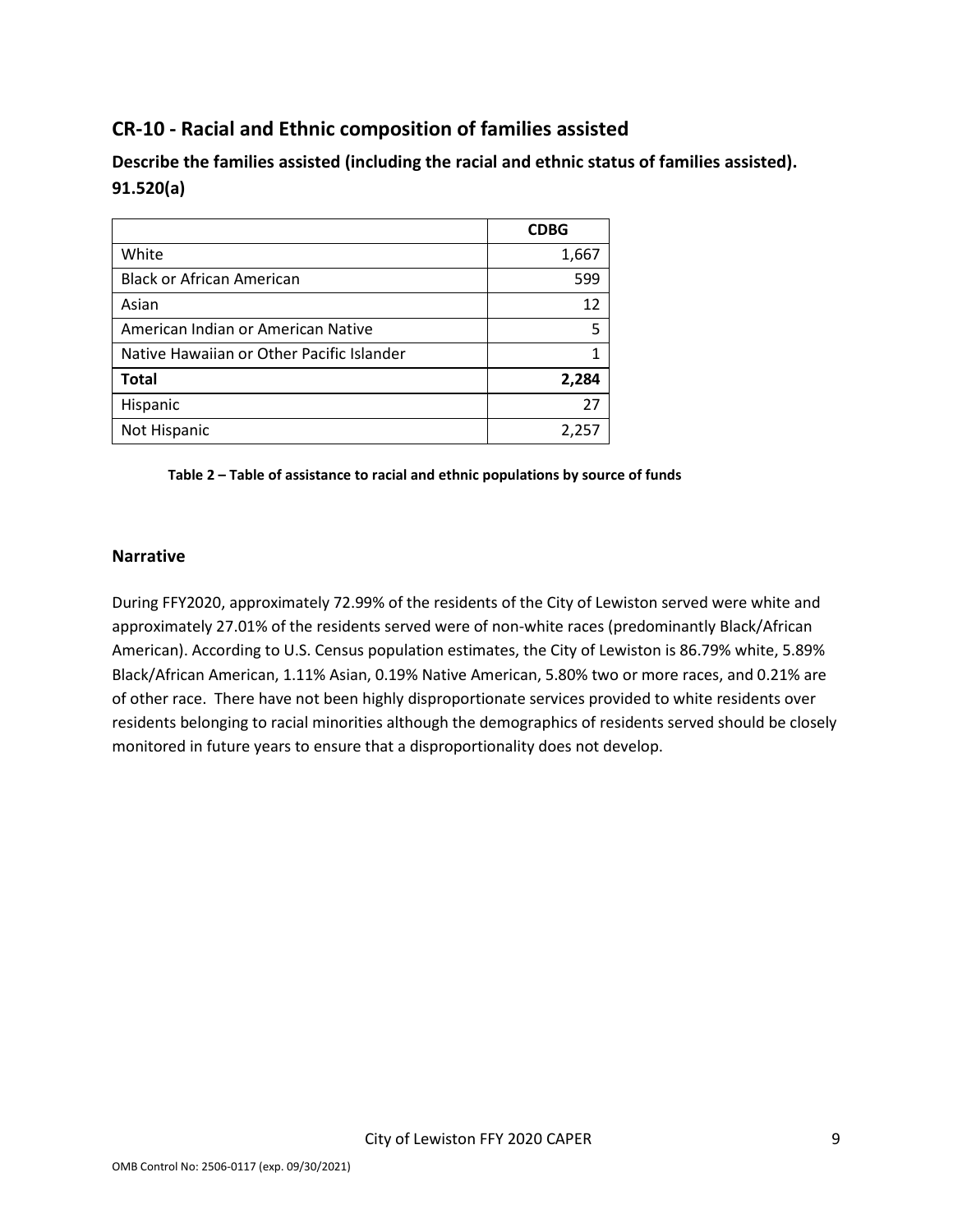# **CR-15 - Resources and Investments 91.520(a)**

| <b>Source of Funds</b> | Source           | <b>Resources Made</b><br>Available | <b>Amount Expended</b><br><b>During Program Year</b> |
|------------------------|------------------|------------------------------------|------------------------------------------------------|
| <b>CDBG</b>            | public - federal | 1,225,291                          | 772,687                                              |
| Other                  | public - federal | 720,552                            | 320,298                                              |

#### **Identify the resources made available**

**Table 3 - Resources Made Available**

#### **Narrative**

The funds listed in the Other category are CV expenses.

#### **Identify the geographic distribution and location of investments**

| <b>Target Area</b>      | <b>Planned Percentage of</b><br><b>Allocation</b> | <b>Actual Percentage of</b><br><b>Allocation</b> | <b>Narrative Description</b>  |
|-------------------------|---------------------------------------------------|--------------------------------------------------|-------------------------------|
| Census Tract 201        |                                                   |                                                  |                               |
| <b>Census Tract 202</b> | 20                                                | 0                                                |                               |
| <b>Census Tract 203</b> |                                                   |                                                  |                               |
| Census Tract 204        |                                                   |                                                  |                               |
|                         |                                                   |                                                  | <b>Public Services/Rental</b> |
| Choice Neighborhood     | 75                                                | 93                                               | Rehab                         |
| Lewiston, City          | 5                                                 |                                                  | <b>CDBG</b>                   |

**Table 4 – Identify the geographic distribution and location of investments**

#### **Narrative**

Most of the funding was spent in the Choice Neighborhood, which includes three of the four CDBG target areas, with only 7% spent outside of the target areas on qualified owner occupied rehabilitation projects.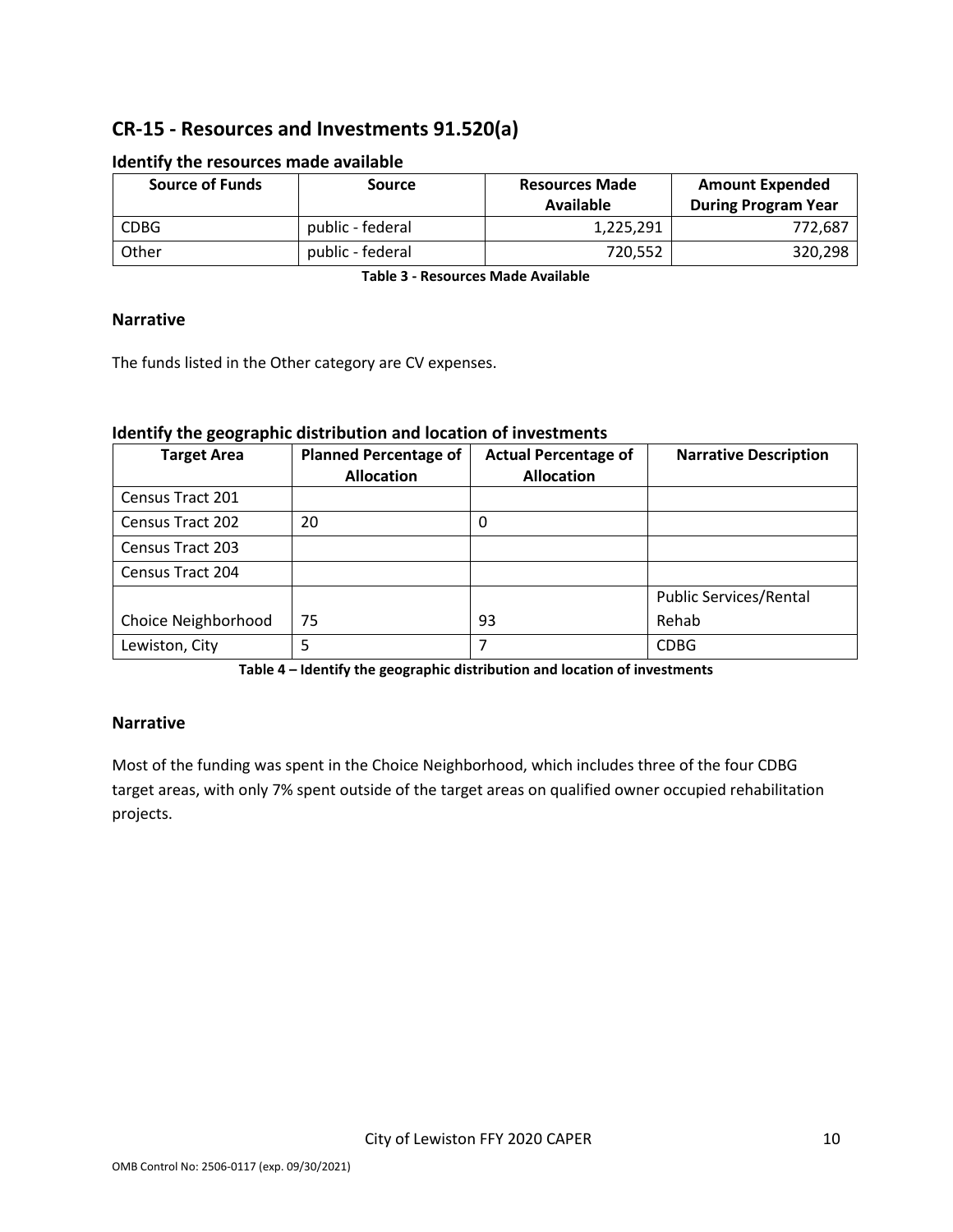#### **Leveraging**

**Explain how federal funds leveraged additional resources (private, state and local funds), including a description of how matching requirements were satisfied, as well as how any publicly owned land or property located within the jurisdiction that were used to address the needs identified in the plan.**

Lewiston's CDBG rehab program requires a 10% match for investor owned and non-profit housing entities. These loans are often combined with other grant funds such as Lewiston's Lead Grant and Healthy Homes. No public land was used during this program year, however, 74 Pierce Street, located in CT 203, was purchased by Lewiston Housing Authority at the end of PY 2019 with the intention of creating greenspace in PY 2020. LHA will request a change of use for the property to build affordable housing in the future.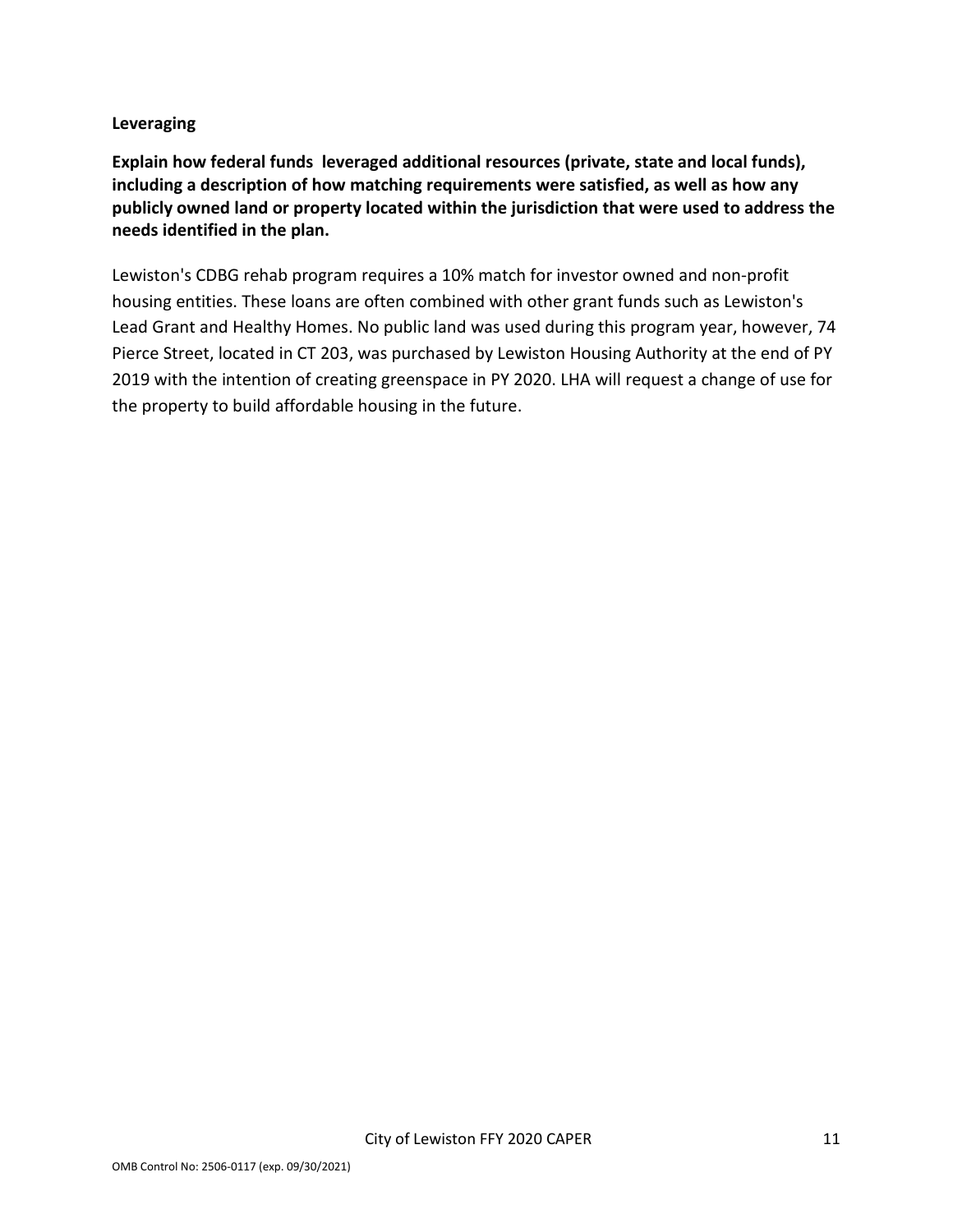# **CR-20 - Affordable Housing 91.520(b)**

**Evaluation of the jurisdiction's progress in providing affordable housing, including the number and types of families served, the number of extremely low-income, low-income, moderate-income, and middle-income persons served.**

|                                          | <b>One-Year Goal</b> | Actual |
|------------------------------------------|----------------------|--------|
| Number of Homeless households to be      |                      |        |
| provided affordable housing units        |                      |        |
| Number of Non-Homeless households to be  |                      |        |
| provided affordable housing units        | 0                    |        |
| Number of Special-Needs households to be |                      |        |
| provided affordable housing units        |                      |        |
| <b>Total</b>                             | 0                    |        |

**Table 5 – Number of Households**

|                                        | <b>One-Year Goal</b> | Actual |
|----------------------------------------|----------------------|--------|
| Number of households supported through |                      |        |
| <b>Rental Assistance</b>               | 0                    |        |
| Number of households supported through |                      |        |
| The Production of New Units            | 0                    |        |
| Number of households supported through |                      |        |
| <b>Rehab of Existing Units</b>         | 75                   |        |
| Number of households supported through |                      |        |
| <b>Acquisition of Existing Units</b>   | 0                    |        |
| <b>Total</b>                           | 75                   |        |

**Table 6 – Number of Households Supported**

#### **Discuss the difference between goals and outcomes and problems encountered in meeting these goals.**

The City only met 26% of its annual rental rehabilitation goal by rehabilitating 26 rental units and met 8% of its annual homeowner rehabilitation goal by rehabilitating 2 homeowner units outside of the target area to address code violations. Three of the rehabilitated rental units were part of the lead grant work.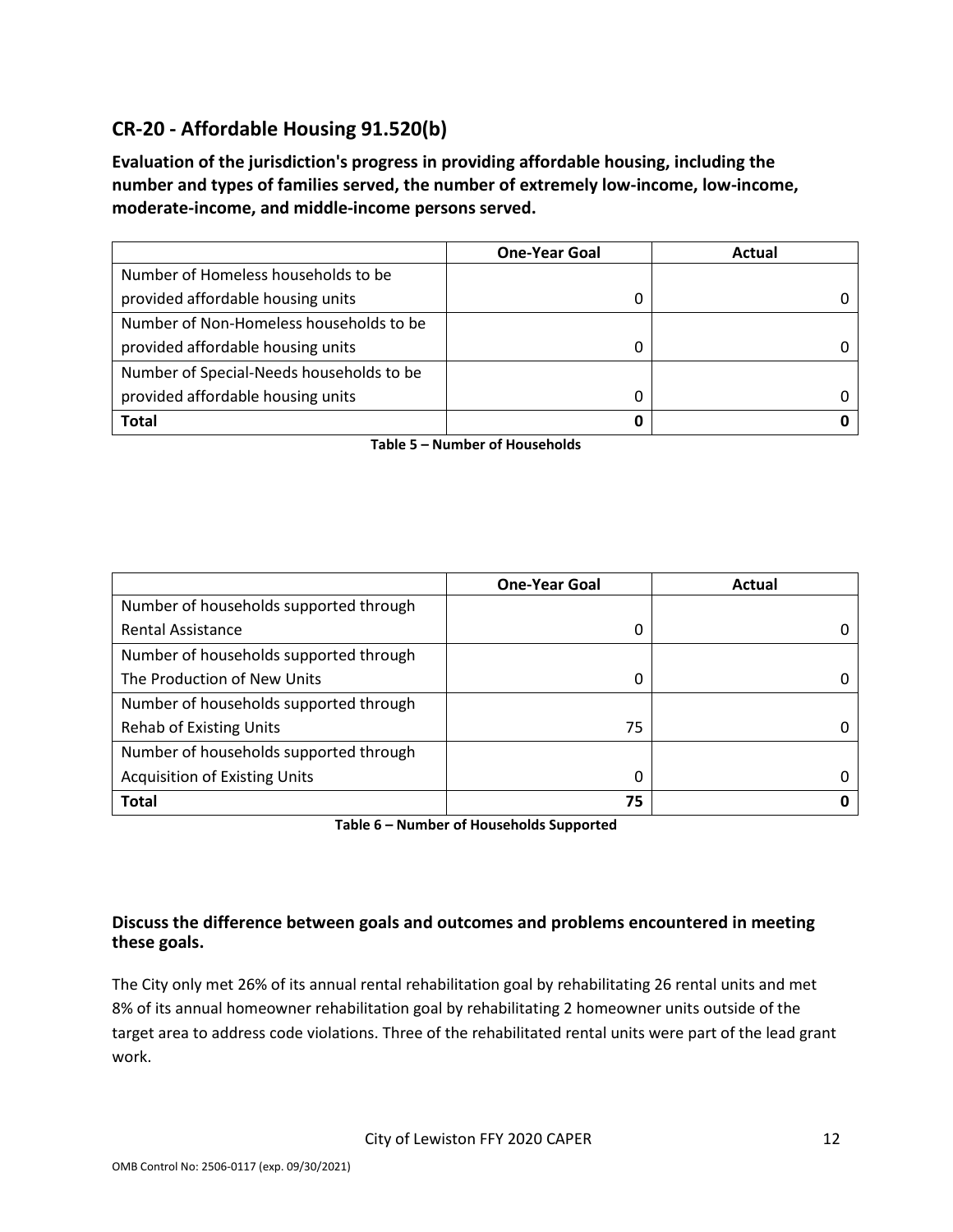A rehabilitation coordinator position was created but not filled until nearly the last quarter this year. In response to COVID-19, the City was closed to the public and unable to conduct code inspections for most of the program year.

#### **Discuss how these outcomes will impact future annual action plans.**

The newly created rehabilitation coordinator position was not filled until the after the program year started, however, that staff was committed to closing out the lead grant he had been managing. As a result, the Rehab Coordinator spent several splitting his time between the rehab and lead programs which impacted the ramping up of the rehab program. Future action plans will not be impacted as the Rehab Coordinator is fully committed to the rehab program this program year and will continue to be.

**Include the number of extremely low-income, low-income, and moderate-income persons served by each activity where information on income by family size is required to determine the eligibility of the activity.**

| Number of Households Served | <b>CDBG Actual</b> | <b>HOME Actual</b> |
|-----------------------------|--------------------|--------------------|
| <b>Extremely Low-income</b> |                    |                    |
| Low-income                  |                    |                    |
| Moderate-income             |                    |                    |
| Total                       |                    |                    |

**Table 7 – Number of Households Served**

#### **Narrative Information**

The City continues to collaborate with agency and public housing partners to identify and explore accessibility and affordability housing projects. The Economic & Community Development Department continues to be actively engaged in issues and discussions related to increasing and improving affordable housing in the City.

Additionally, the City annually provides CDBG funds to nonprofit agencies that deliver services to extremely low- , low-, and moderate – income persons in the target area.

The Community Development Coordinator position was vacant through the program year and not filled until the end of January 2021. The new CDC spent the first several months utilizing HUD training to get up to speed on CDBG programming requirements. Future action plans will include looking into gaps and developing policies to ensure the City is addressing worst case needs as well as the needs of disabled residents.

Another matter for review is how the City can foster and maintain affordable housing. The Housing Rehabilitation program has had a slow start with the creation of a Rehab Coordinator position that wasn't filled until the program year was well underway. Now that the pandemic is seemingly easing its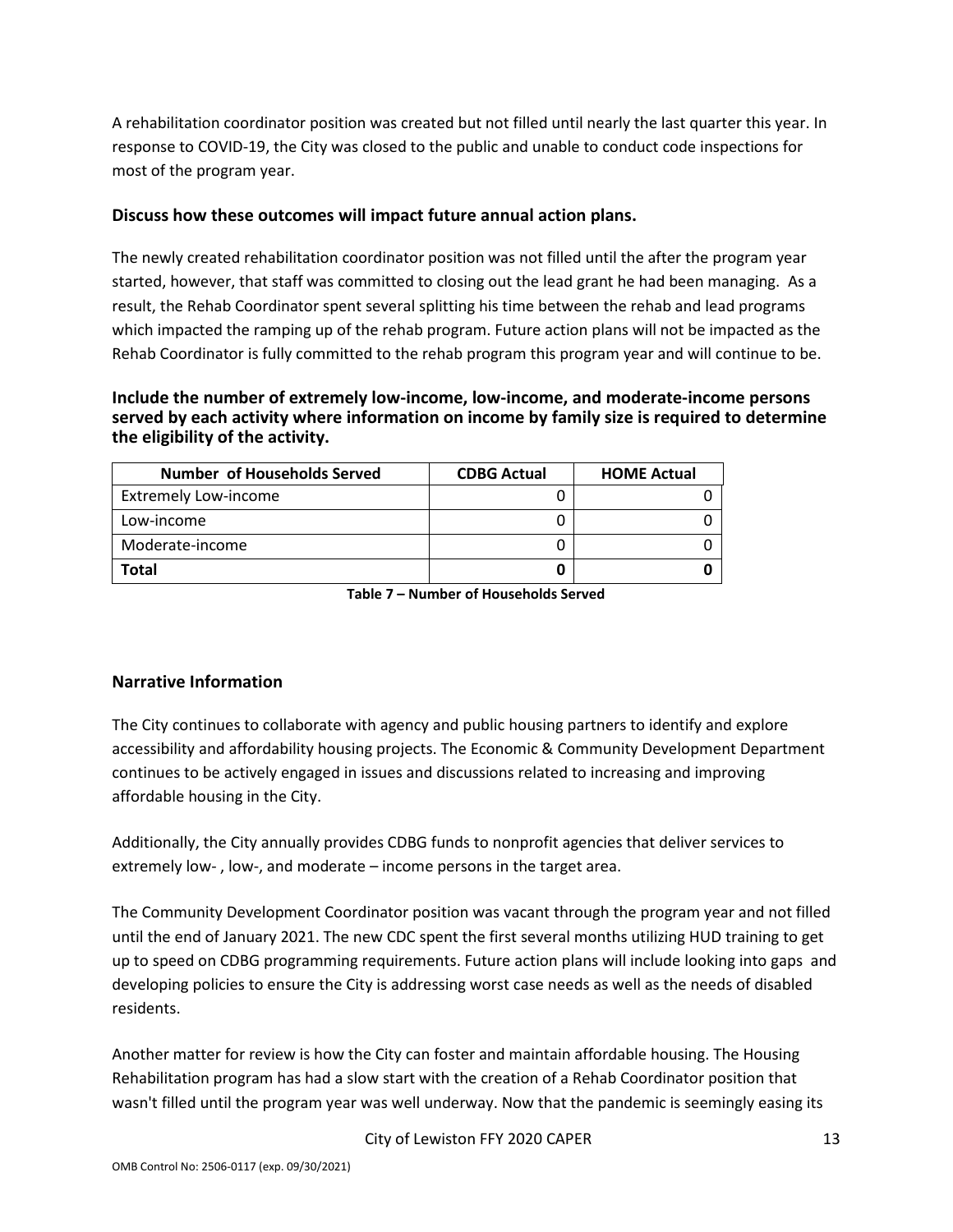impact on the City we are hopeful construction prices will begin to drop, from the resulting increase, allowing property owners to embark on much needed rehab work.

The City's goals around housing always include seeking new affordable housing developments to meet the urgent need.

This year the City's housing rehabilitation program served a total of 28 households with an income break down of the following: 10 extremely low-income; 9 low-income; 7 moderate-income; and 2 non lowmoderate-income.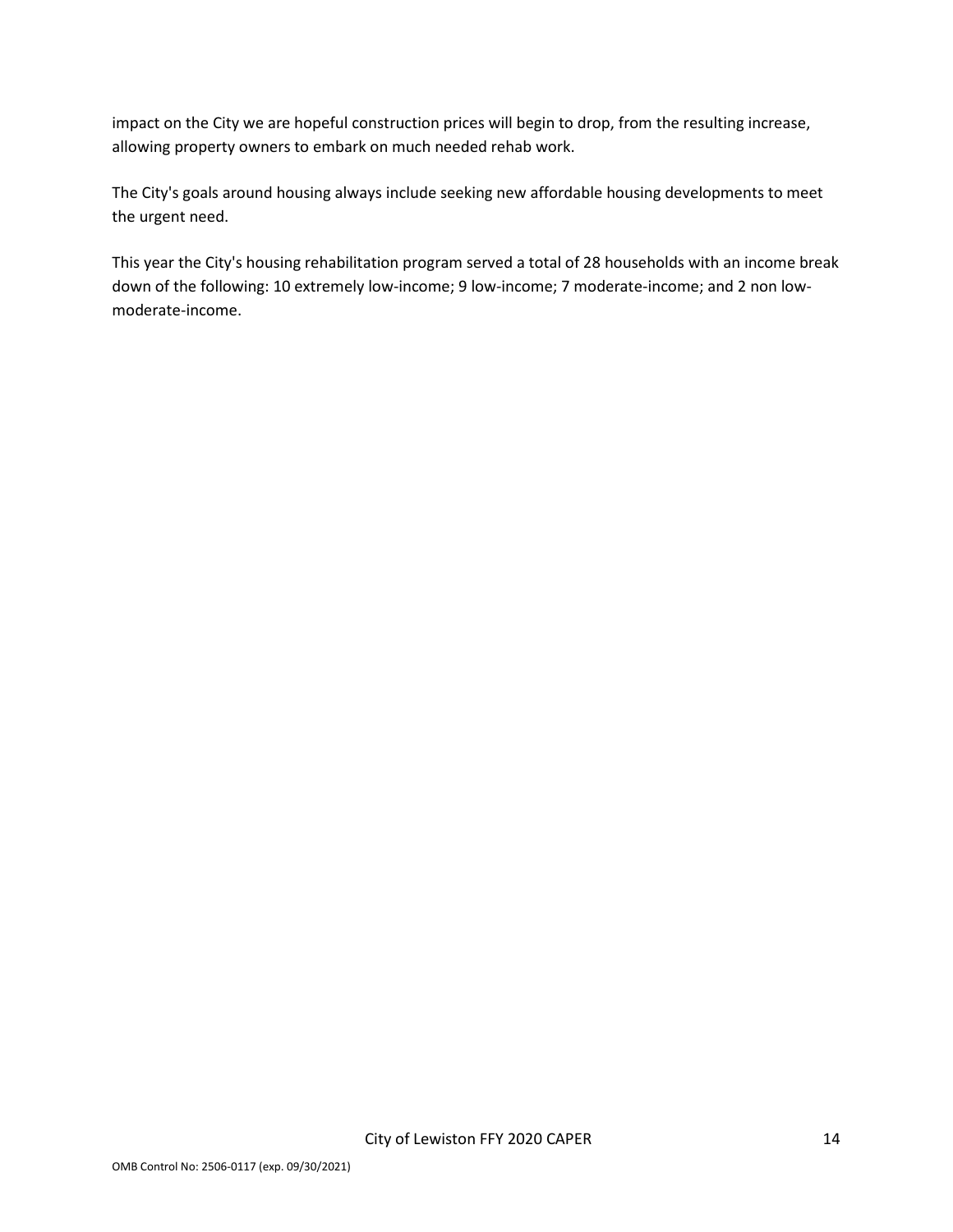# **CR-25 - Homeless and Other Special Needs 91.220(d, e); 91.320(d, e); 91.520(c)**

**Evaluate the jurisdiction's progress in meeting its specific objectives for reducing and ending homelessness through:**

# **Reaching out to homeless persons (especially unsheltered persons) and assessing their individual needs**

There are over 7,800 people living in poverty in Lewiston. Many are on the brink of crisis. A survey of low income Maine people in 2015 found that at one point in the prior year 46% couldn't pay their utility bill; 39% couldn't pay the full monthly rent; 36% experienced having a car break down with no money to fix it; and 25% were forced to move because they couldn't afford their housing. Given this reality, preventing homelessness requires more than additional shelter beds. It requires help for people to identify needs, alleviate barriers, and connect with jobs, as is described in the recommendations with regard to poverty above. Most importantly, it requires helping homeless individuals and families to find new permanent housing. Without a stable address, it is impossible for people to get to work regularly, to stay healthy, or to plan for the future. The City of Lewiston is an active member of a collaboration of 20+ homeless service providers known as the Lewiston Auburn Alliance for Services to the Homeless (LAASH). LAASH meets monthly to communicate needs and services being provided and coordinate services to the greatest extent possible to address the needs of homeless and near homeless persons in Lewiston-Auburn. LAASH sets annual priorities and goals to address identified gaps in service delivery. LAASH facilitates the Point in Time Survey for the Lewiston-Auburn area. The link to Maine's Continuum of Care (CoC) is:

https://www.mainehousing.org/partners/partner-type/homeless-service-providers/homeless-initiatives

#### **Addressing the emergency shelter and transitional housing needs of homeless persons**

On June 5, 2019, LAASH and the State of Maine CoC hosted a Conversation about Homelessness at Lewiston City hall to address the recent increase in homeless individuals in Lewiston. 37 persons attended, including staff from our congressional delegation, providers, homeless persons, citizens, housing authority representatives, and City representatives to discuss issues, resources, barriers and recommendations. There were three recommendations: 1) People need to be safe and secure in housing that is affordable to them; 2) Once housed, provide supportive or case management services to help the person housed stay in their home; and 3) Establish a communication hub where good up to date information can be given to homeless people. Information could be distributed through Trinity Jubilee Center, The Club House, or the Lewiston Public Library. Last year, the historic renovation of Sophia's House, a former convent, into a combined transitional shelter and affordable housing option was completed and put into service. Sophia's House provides 2 year shared living arrangements for 6 women who have recently left and are healing from prison, trafficking or exploitation, prostitution, drug addiction, in a supportive atmosphere. The six woman live in SRO's on the 3rd floor. They share the house, meals and common spaces with 5 women on the second floor who are in permanent apartments,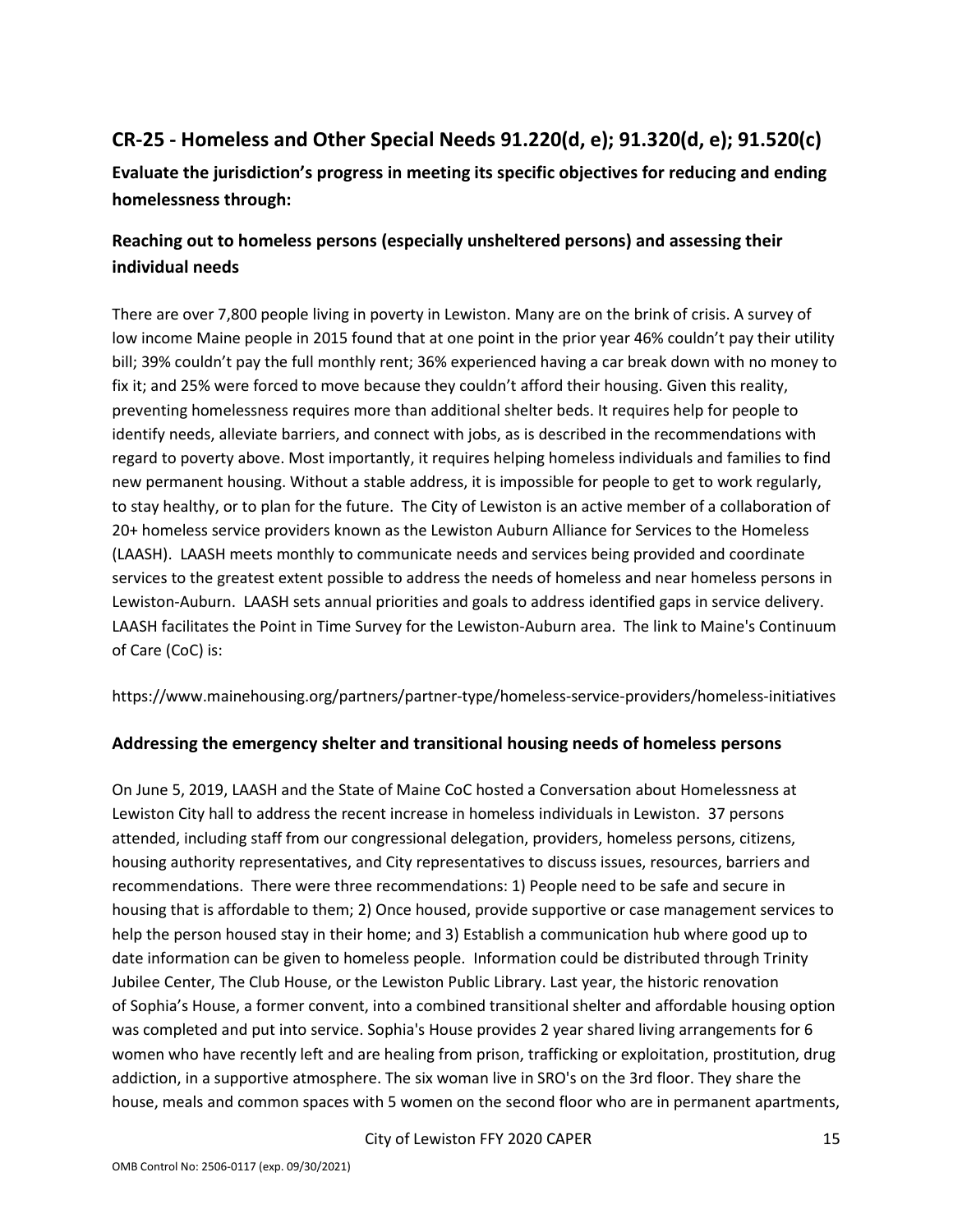living on fixed incomes, who serve as mentors. Sophia's House provides supportive services, and purposeful work in a cottage industry based at out of the house. CDBG funds were used to assist with redevelopment of the building and with programs. Tedford Housing provides 2 year permanent and affordable housing and supportive housing services to 10 homeless families through a referral process. A case manager is on site to assist with a wide variety of services which facilitate access to health services, housing navigation services, and education opportunities and job training.

**Helping low-income individuals and families avoid becoming homeless, especially extremely low-income individuals and families and those who are: likely to become homeless after being discharged from publicly funded institutions and systems of care (such as health care facilities, mental health facilities, foster care and other youth facilities, and corrections programs and institutions); and, receiving assistance from public or private agencies that address housing, health, social services, employment, education, or youth needs**

The State of Maine previously launched an initiative with their Shelter Plus Care vouchers for long-term stayers. If a person is homeless 180 out of the previous 365 days, they will go to the top of the list to receive a voucher. The State of Maine will utilize the Homeless Management Information System (HMIS) system to identify at-risk people. A large challenge for Lewiston's chronically homeless is the lack of shelters that allow individuals to remain in the shelter more than 60 days. Two new faith-based shelters have recently been added; however, they do not count the Homeless that seek shelter in these facilities in the HMIS data system. LAASH improves access to services and housing for persons who are homeless or at risk, shares information and strengthens cooperation among local agencies and homeless providers, identifies gaps in services, increases public awareness about homeless issues, and seeks funding to service the homeless and at-risk. The Lewiston Auburn 10 Year Plan to End Homelessness identified difficulty locating assistance and navigating services (including for health, mental health, employment, and housing) as a problem for homeless persons, particularly for families and domestic violence survivors. Homeless service providers describe the challenge of keeping people housed and the need for case management to help with jobs, budgets and basic needs. For persons without a mental health or disability diagnosis, supportive services can be difficult to access unless there is a crisis. This year, the City funded 4 programs through its CDBG public services, who provided support services to 692 households who are homeless or near homeless. Tedford House, described in the section above, addresses many of these issues.

**Helping homeless persons (especially chronically homeless individuals and families, families with children, veterans and their families, and unaccompanied youth) make the transition to permanent housing and independent living, including shortening the period of time that individuals and families experience homelessness, facilitating access for homeless individuals and families to affordable housing units, and preventing individuals and families who were**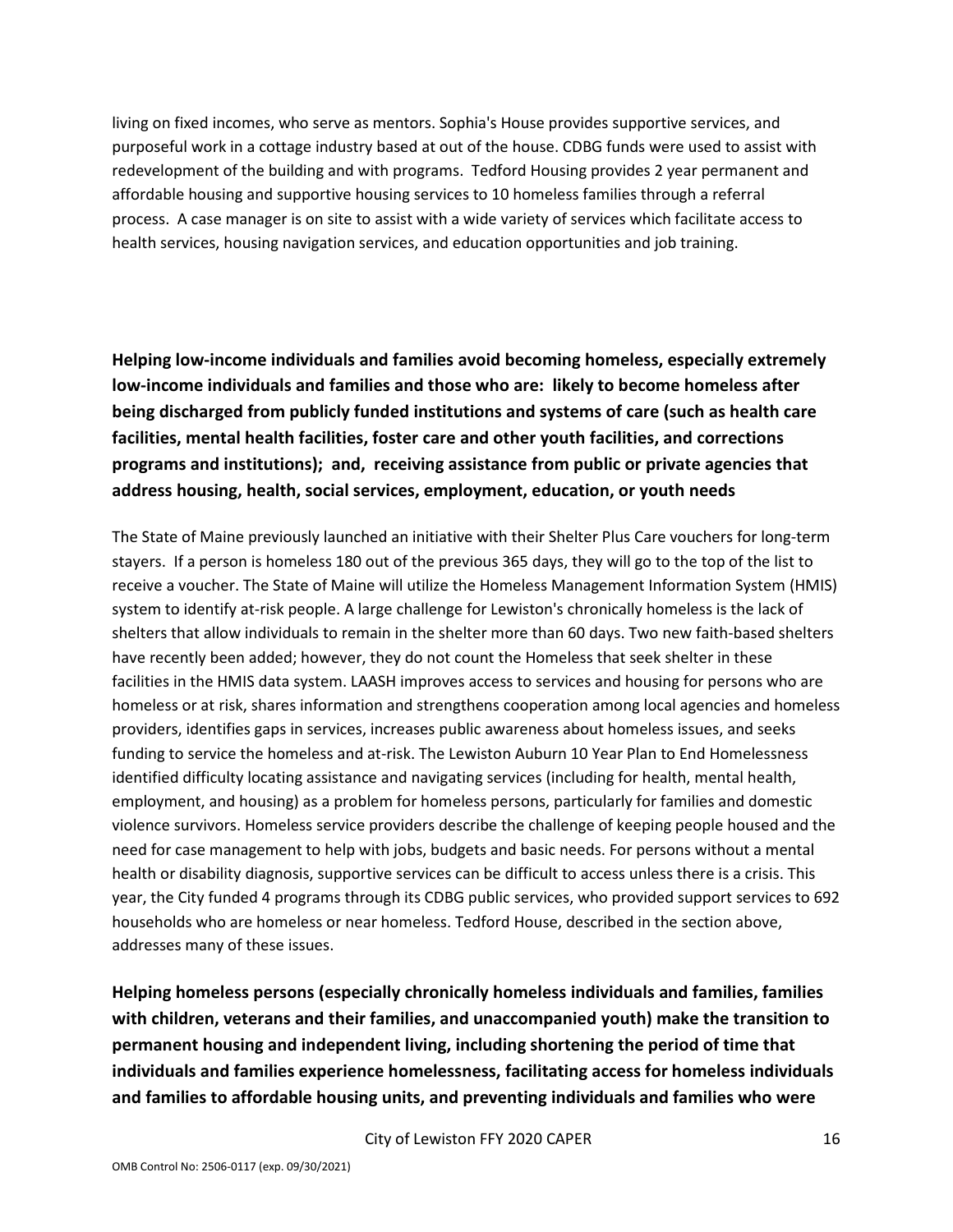#### **recently homeless from becoming homeless again**

The State of Maine previously launched an initiative with their Shelter Plus Care vouchers for long-term stayers. If a person is homeless 180 out of the previous 365 days, they will go to the top of the list to receive a voucher. The State of Maine will utilize the Homeless Management Information System (HMIS) system to identify at-risk people. A large challenge for Lewiston's chronically homeless is the lack of shelters that allow individuals to remain in the shelter more than 60 days. Two new faith-based shelters have recently been added; however, they do not count the Homeless that seek shelter in these facilities in the HMIS data system. LAASH improves access to services and housing for persons who are homeless or at risk, shares information and strengthens cooperation among local agencies and homeless providers, identifies gaps in services, increases public awareness about homeless issues, and seeks funding to service the homeless and at-risk. The Lewiston Auburn 10 Year Plan to End Homelessness identified difficulty locating assistance and navigating services (including for health, mental health, employment, and housing) as a problem for homeless persons, particularly for families and domestic violence survivors. Homeless service providers describe the challenge of keeping people housed and the need for case management to help with jobs, budgets and basic needs. For persons without a mental health or disability diagnosis, supportive services can be difficult to access unless there is a crisis. This year, the City funded 4 programs through its CDBG public services, who provided support services to 692 households who are homeless or near homeless. Tedford House, described in the section above, addresses many of these issues.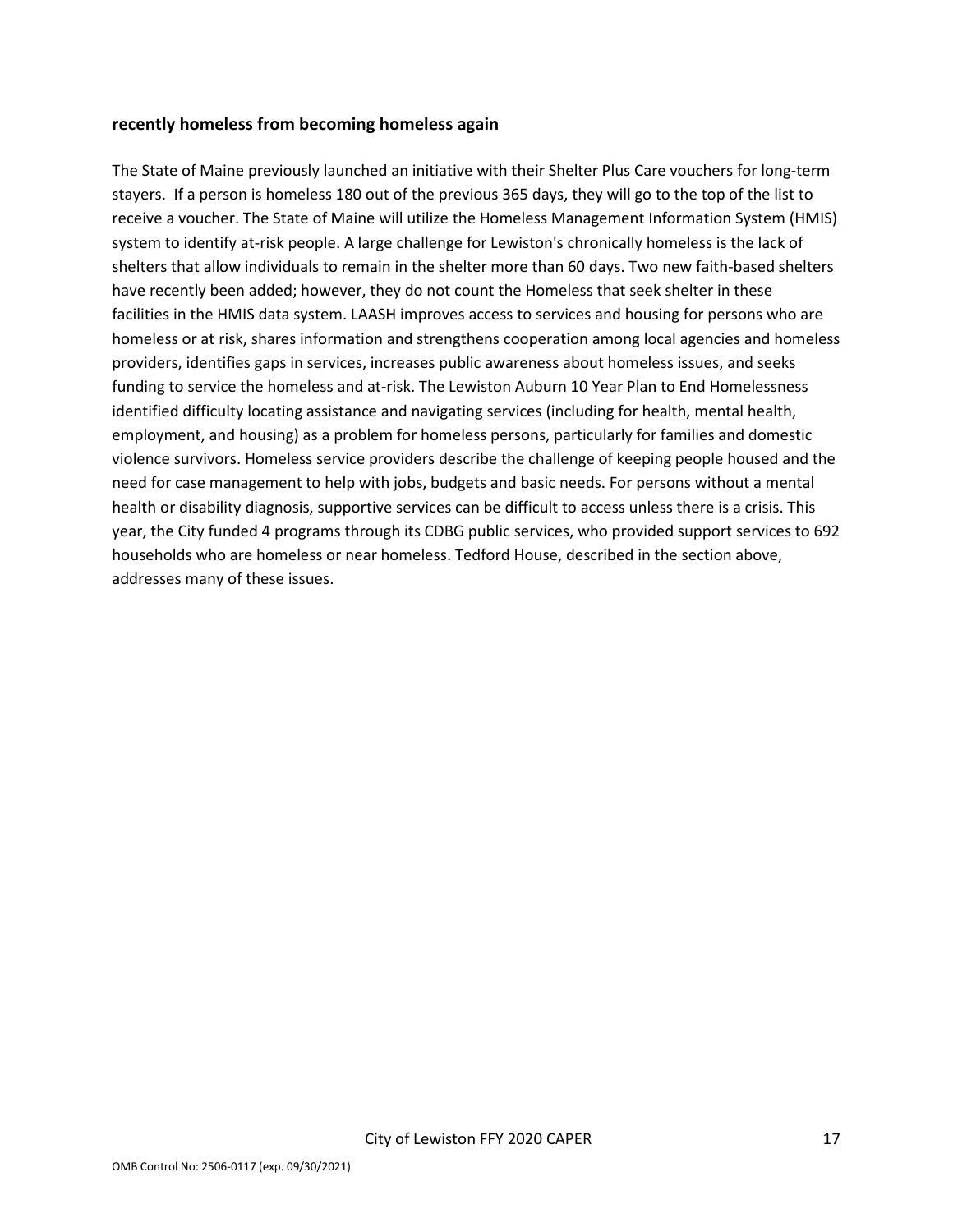# **CR-30 - Public Housing 91.220(h); 91.320(j)**

#### **Actions taken to address the needs of public housing**

The City and Lewiston Housing Authority (LHA) work collaboratively to further fair housing initiatives and have a MOU to provide financial assistance for security deposits under the HME program. Additionally, LHA is a collaborating partner on the L-A Lead Program and Choice Neighborhood. They make referrals to owners of properties that have Section 8 tenant vouchers to enroll their property in the LEAD program. LHA works independently and does not require City assistance to further its goals. LHA has its own initiatives to address the needs of public housing residents, such as collaborating with Lewiston Schools and Lewiston Adult Education to bring educational services to its residents in an effort to open doors of opportunities to which they may not have otherwise had access.

# **Actions taken to encourage public housing residents to become more involved in management and participate in homeownership**

Lewiston Housing Authority convenes a Resident Advisory Board to provide input for its Annual Plan. LHA encourages and provides financial support for residents to organize resident council and encourages homeownership through its Family Self-Sufficiency and Voucher Homeownership programs. The City provides rehabilitation funding through CDBG and HOME programs to support homeowners in homeownership.

#### **Actions taken to provide assistance to troubled PHAs**

Lewiston Housing Authority is a top performer under the rating system.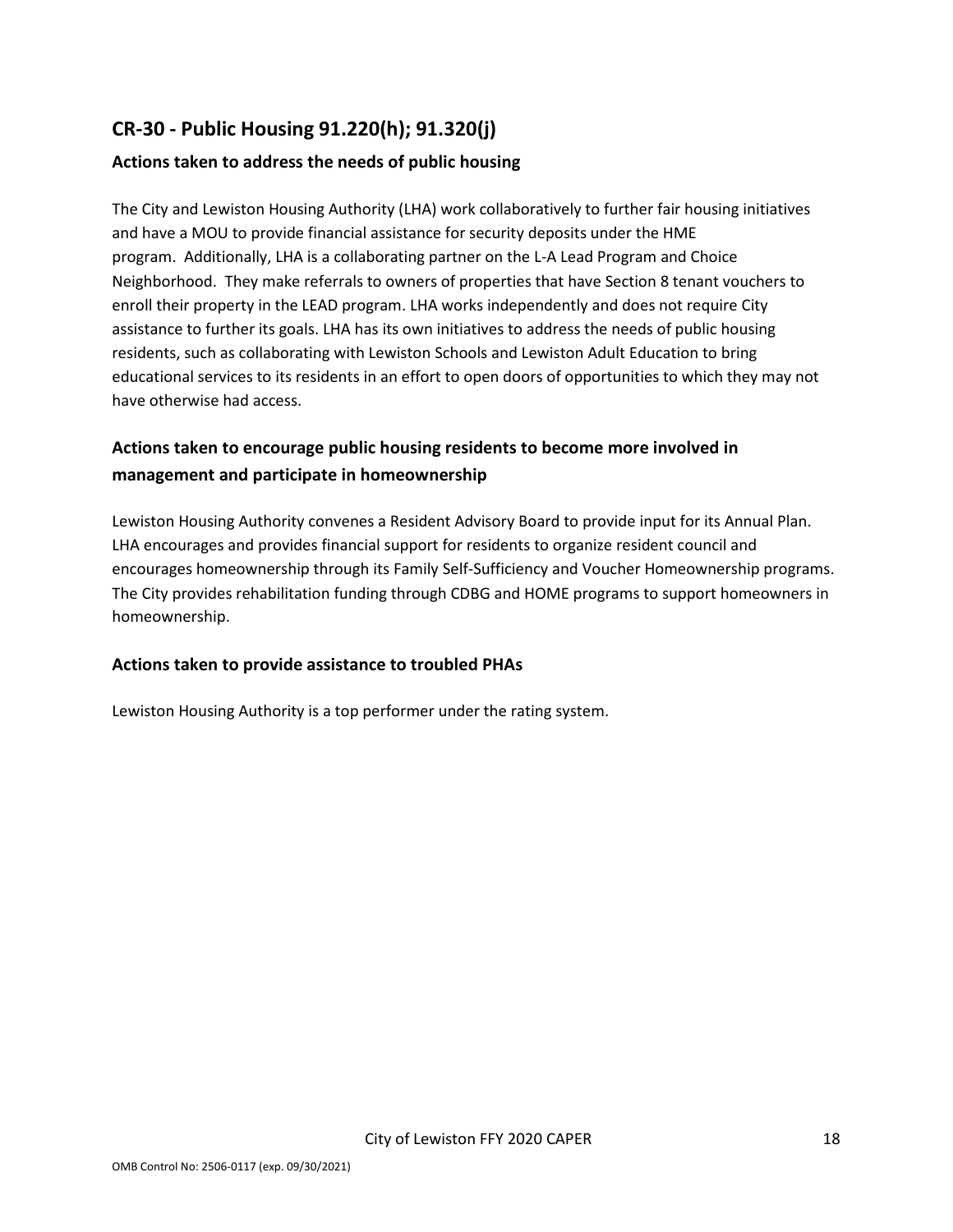# **CR-35 - Other Actions 91.220(j)-(k); 91.320(i)-(j)**

**Actions taken to remove or ameliorate the negative effects of public policies that serve as barriers to affordable housing such as land use controls, tax policies affecting land, zoning ordinances, building codes, fees and charges, growth limitations, and policies affecting the return on residential investment. 91.220 (j); 91.320 (i)**

The Planning Board and City Council thoughtfully consider rezoning proposals and are actively taking steps to amend zoning to allow higher density development in the CDBG Target Area and NRSA when warranted. Blake Street Towers and several adjacent blocks were rezoned resulting in the density requirement being reduced from a minimum of 1,250 s.f. of lot area per dwelling unit to no minimum lot size requirements. The rezoning also resulted in 22 buildings and 33 parcels becoming conforming that were non-conforming. This will make those parcels more attractive for new investment or redevelopment.

In August 2020, the City approved Design Standards, targeted to the Tree Street Neighborhood to promote quality development that create incentives and flexibility that supports infill development, increase landscaping and street scape requirements, and streamline the development review process.

In late 2019, the City created a Rental Registry Ordinance to improve properties in the downtown. Just as the program was launching COVID 19 descended on the landscape. With revenues to landlords significantly impacted the City Council waived the penalties for not enrolling in the registry, resulting in low participation. In 2021 that effort will be reinvigorated.

The City has a long history of partnering with the private sector to develop LIHTC projects, providing tax increment financing, and when warranted, HOME funds. The City Council authorized the City to be a coapplicant on a Choice Neighborhood Implementation Grant, with the Lewiston Housing Authority (LHA) being the lead applicant. This is the culmination of several years of effort to work with citizens to develop a plan, "Growing our Tree Streets," that reflect the vision and desires of residents. Avesta Housing Development was chosen as the housing development partner to work in concert with LHA. The City is a co-applicant on the grant, and lead on the Neighborhood portion of the plan. Community Concepts is lead on the People part of the plan. The plan may be viewed at htpps://www.growingourtreestreets.com/

#### **Actions taken to address obstacles to meeting underserved needs. 91.220(k); 91.320(j)**

With staff changes in the CD department the City's rehabilitation program began to ramp up, with Code enforcement and CD Rehab staff providing technical asstiance and funding to help property owners improve their properties and become code compliant. In 2019, the City was awarded a \$5.2 million lead hazard control grant which is more fully described in the following section.

#### **Actions taken to reduce lead-based paint hazards. 91.220(k); 91.320(j)**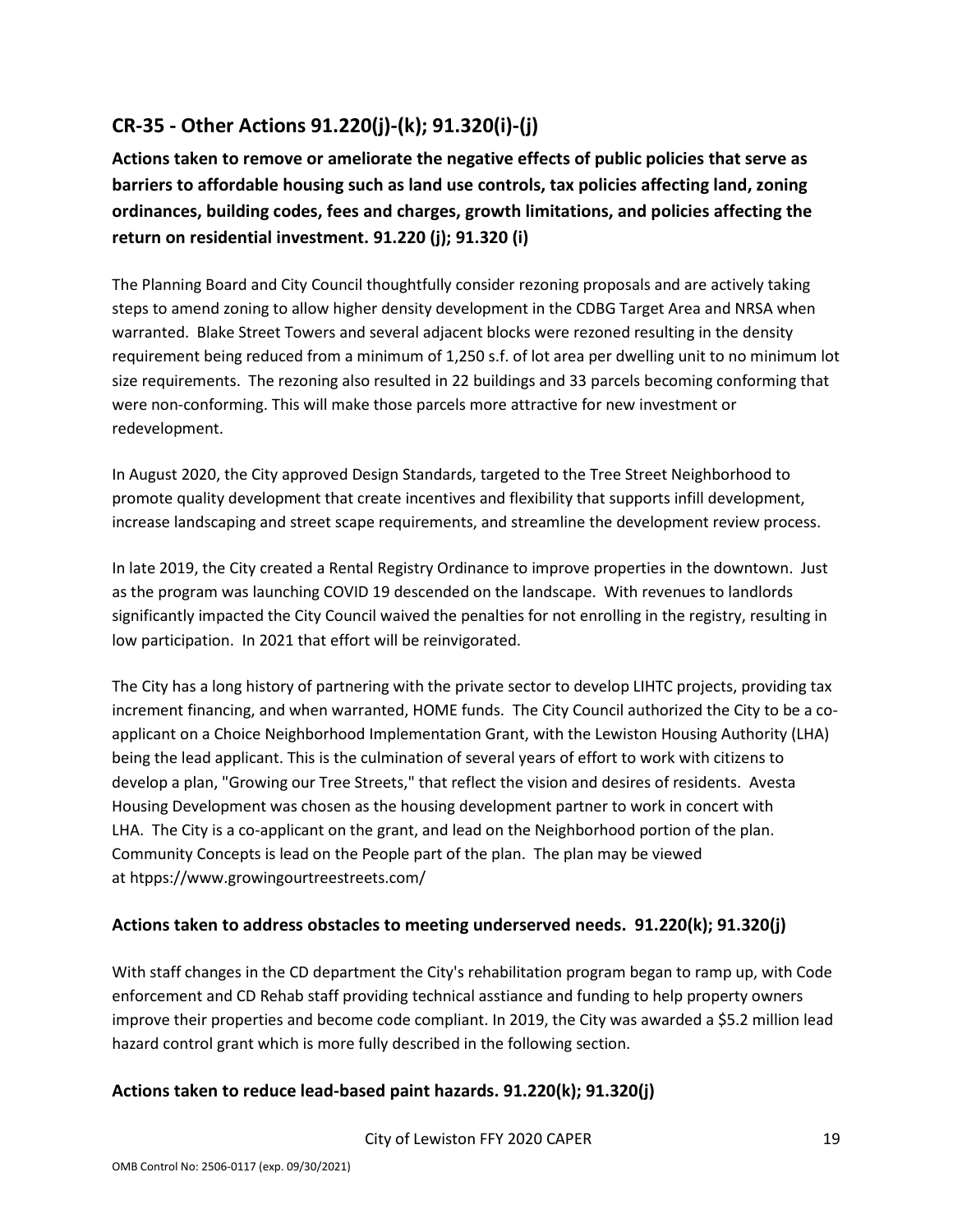The lead program provides up to \$18,000 per dwelling unit to make properties lead safe. That program is matched with a CDBG funded grant of \$1,150 per unit toward the lead hazard control work, with additional CDBG funded loans for qualified applicants. Owners are required to prove a \$1,400 per unit match.

During FFY 2020, the City continued implementing its 4th LEAD grant and, as of June 30, 2021, the City has performed lead hazard control interventions in 3 units; performed lead risk assessments/lead paint inspections to identify hazards in 41 units; performed healthy homes interventions in 3 units; educated 4 households about the dangers of lead paint; and completed 15 individual training certifications regarding lead safe practices and abatement. CDBG funded lead hazard interventions in 4 units within the target area.

#### **Actions taken to reduce the number of poverty-level families. 91.220(k); 91.320(j)**

The City is focusing its efforts on an anti-poverty strategy that reduces intergenerational poverty. In FFY 2020, the City funded 6 public agencies, benefitting 807 households by providing: subsidized childcare to enable families to work; classes and training skills to improve housing stability; soft skills employment training; and classroom tutoring and academic activities for youth that boost proficiency in the academic skills such as basic math, reading, and writing. Skills attained through these services are designed to break the cycle of intergenerational poverty.

While the City does not have a specific policy for reducing the number of poverty-level households its Social Services Department provides services directly to families living in poverty. Seeing a large increase in need due to COVID-19, the ECD Department provided CDBG-CV funds to cover the salary of an additional Social Services case worker whose position provides housing information, education and referral services to the City's lowest income and most vulnerable residents.

#### **Actions taken to develop institutional structure. 91.220(k); 91.320(j)**

During FFY 2019, the City added two additional staff member to the Economic and Community Development Department (ECDD): 1 full time Rehabilitation Coordinator and 1 full time Intake Coordinator. Other members of the Department include a full time Director; 1 full time Economic Development Manager; 1 full time Economic Development Specialist; 1 full time Grants Accountant; 1 full time Community Development Coordinator; 1 full time Lead Program Manager; 1 part time Administrative Assistant; and 1 full time Code Enforcement Officer. The staff skill sets complement each other which allows for a thoughtful and thorough response to Lewiston's economic and community development needs. The ECDD is housed within the City so staff is able to seek support from other City departments who are always willing to help. City staff is strongly encouraged to attend training to improve knowledge.

Adding a Rehabilitation Coordinator and Intake Coordinator to the Department negated the need to contract several key functions out to a third party.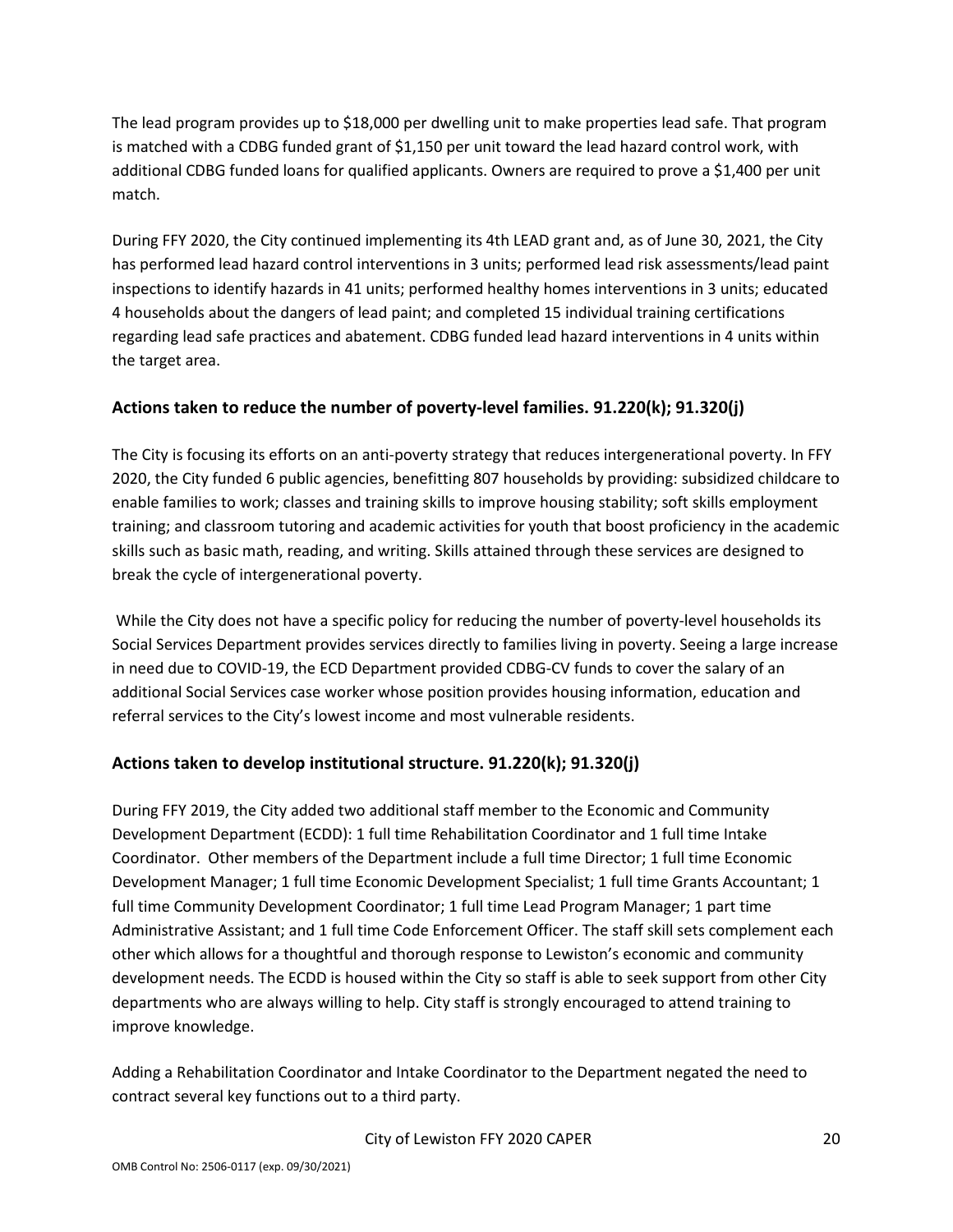The COVID-19 pandemic has significantly impacted the ramp up of the City's rehab and lead programs.

# **Actions taken to enhance coordination between public and private housing and social service agencies. 91.220(k); 91.320(j)**

The City has been able to maintain strong collaborative partnerships that bring additional resources to further community goals. The City works well with Lewiston Housing Authority, Community Concepts, Inc., Coastal Enterprises, Inc., and several LIHTC developers and private landlords to address Lewiston's housing needs. The GHHI partnership includes both hospitals, the City of Auburn, Healthy Androscoggin, and private nonprofits to meet the needs of the residents in the CDBG target area. The City is involved in LAASH and works closely with homeless providers. The City has built a network of providers that work collaboratively to accomplish goals. The City has nurtured relationships with several affordable/mixed income housing developers as well as with the Maine State Housing Authority. In the scoring structure, Maine's LIHTC Qualified Allocation Plan Lewiston is one of the preferred communities for housing.

# **Identify actions taken to overcome the effects of any impediments identified in the jurisdictions analysis of impediments to fair housing choice. 91.520(a)**

The 2020 -2024 Analysis of Fair Housing Impediments identified the following issues: 1) zoning codes that restrict development, 2) lack of smaller housing options for singles and seniors, 3) barriers to safe housing for renters with prior records of substance abused, sex offender, prison time, chronic homelessness or mental health concerns, 4) unhealthy/unsafe housing stock, 5) lack of Sharia compliant financing, 6) shortage of ADA accessible units, 7) shortage of units suitable for large families, 8) few owner occupancy options in multi-family neighborhoods.

The Choice Neighborhood planning initiative identified many of these issues and recommended that home ownership opportunities be created as part of the infill development strategy. All of the replacement housing recommended in the plan included the creation of ADA compliant units in elevator service buildings when multi-family. The plan calls for the Tree Streets area to be "lead free by '43", and that new housing be energy efficient and built to Passive House standards.

The availability of Sharia compliant financing remains elusive, but the City and local lending partners continue to develop a product that meets federal banking regulations but that also does not charge interest. The City as well as CEI have been able to provide interest free loans with service charges on commercial properties, but have not yet been able to do so for residential mortgage financing. However, the effort continues.

Raise Op Cooperative Housing has renovated a total of 15 units in 3 buildings that employ the cooperative model, where members of the cooperative have ownership and management control of their buildings, bringing home ownership to low and moderate income people, albeit in a nontraditional way. Raise-OP has secured land and begun the design and financing process to develop 9 units of cooperative housing by new construction. The City has partnered in that effort, selling land at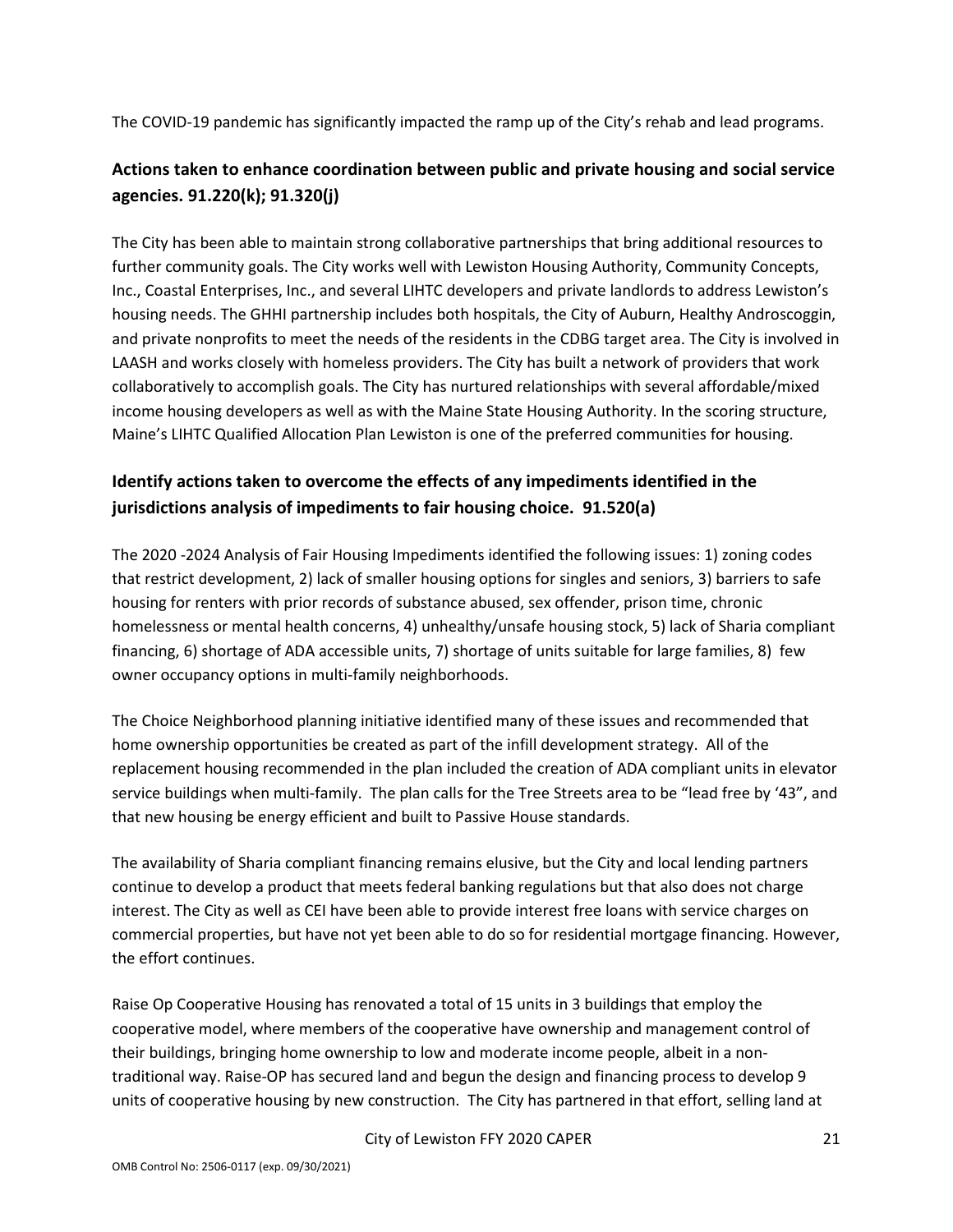below the city's cost of ownership.

Sophia's House was established in 2019 and provides no cost housing and support services to women coming out of prison, addiction, prostitution, or trafficking. The CDBG program helped fund the renovations and continues to support programming.

As noted elsewhere in this CAPER zoning in Lewiston is a work in progress and evolving. Over the last year several areas of the downtown were rezoned to allow increased density and make non-conforming uses conforming. This has already resulted in a 35 unit mixed income LIHTC project being developed at the corner of Blake and Pine by Avesta Housing. Under the Choice Plan, and with LHA and Avesta Housing as partners, more is on the way.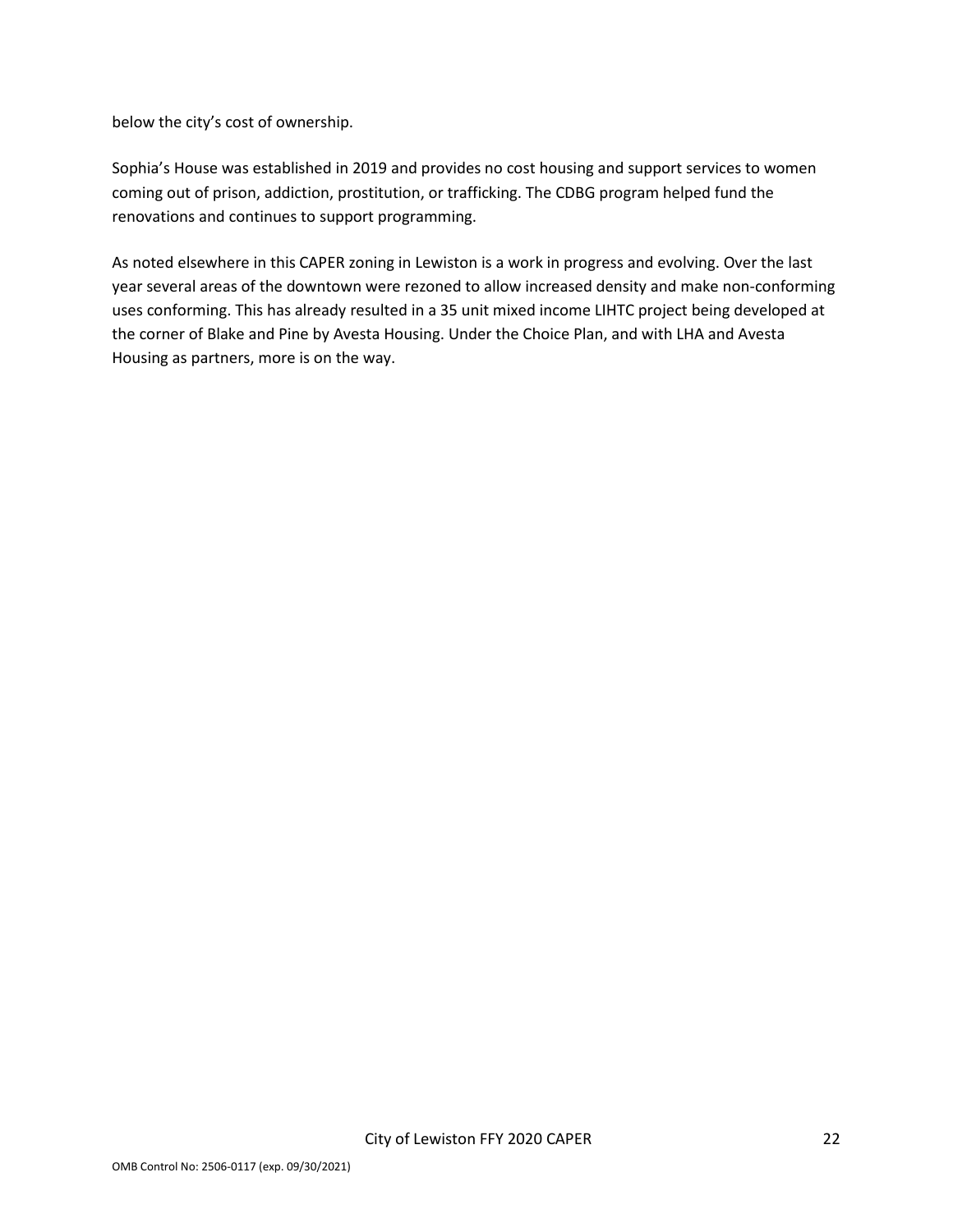# **CR-40 - Monitoring 91.220 and 91.230**

**Describe the standards and procedures used to monitor activities carried out in furtherance of the plan and used to ensure long-term compliance with requirements of the programs involved, including minority business outreach and the comprehensive planning requirements**

The Director, Community Development Coordinator and the Grants Accountant monitor the activities funded under the Consolidated Plan and the Annual Action Plan as follows:

- Contractual Agreements are executed between the City and Subrecipients that includes the applicable HUD regulations and addresses requirements of reporting, performance measures, documentation to support the request to be funded, agreement that the City can access and monitor files and the requirement to meet all applicable federal, state, and local regulations.
- Training sessions are held with all subrecipients on the requirements of the program, frequency of reporting, outcome measures, etc.
- A desk audit is performed by the Grants Accountant at each draw and the Administrative Assistant ensures that the reporting is completed quarterly and that the reporting is complete with number of participants served and that race & ethnicity data is provided.
- The Administrative Assistant insures annual compliance with affordability, insurance, and continued residency or other requirements as required with city loan and grant recipients.
- In April all files are reviewed to ensure compliance and that the reporting reflects the goals and objectives they identified during the application process.
- Run periodic performance reports in IDIS to monitor funded activities to the AAP
- City staff will conduct on site visits as needed, but no less than annually, for grantees receiving public services grants and City staff perform a desk audit when the sub-recipient submits its quarterly report and drawdown request to ensure compliance with CDBG rules and that the subrecipient is meeting its stated goals.

For CDBG activities conducted with other City Departments, a Memorandum of Understanding is completed with information about the expected roles and responsibilities of the department written out.

City staff follow a City adopted procurement policy that identifies the cross cutting regulations, minority business outreach, etc. CDBG staff are notified when services are being procured for a project to ensure that the appropriate language is included in the bid package. The City maintains a log of names and addresses of contact persons in our Ethnic-based Community Organizations and state registered Women, Disabled -and Minority Business Enterprises to make sure that they are included in the notifications from the City.

Program policies are reviewed on a consistent basis to ensure they are compliant with current CDBG rules.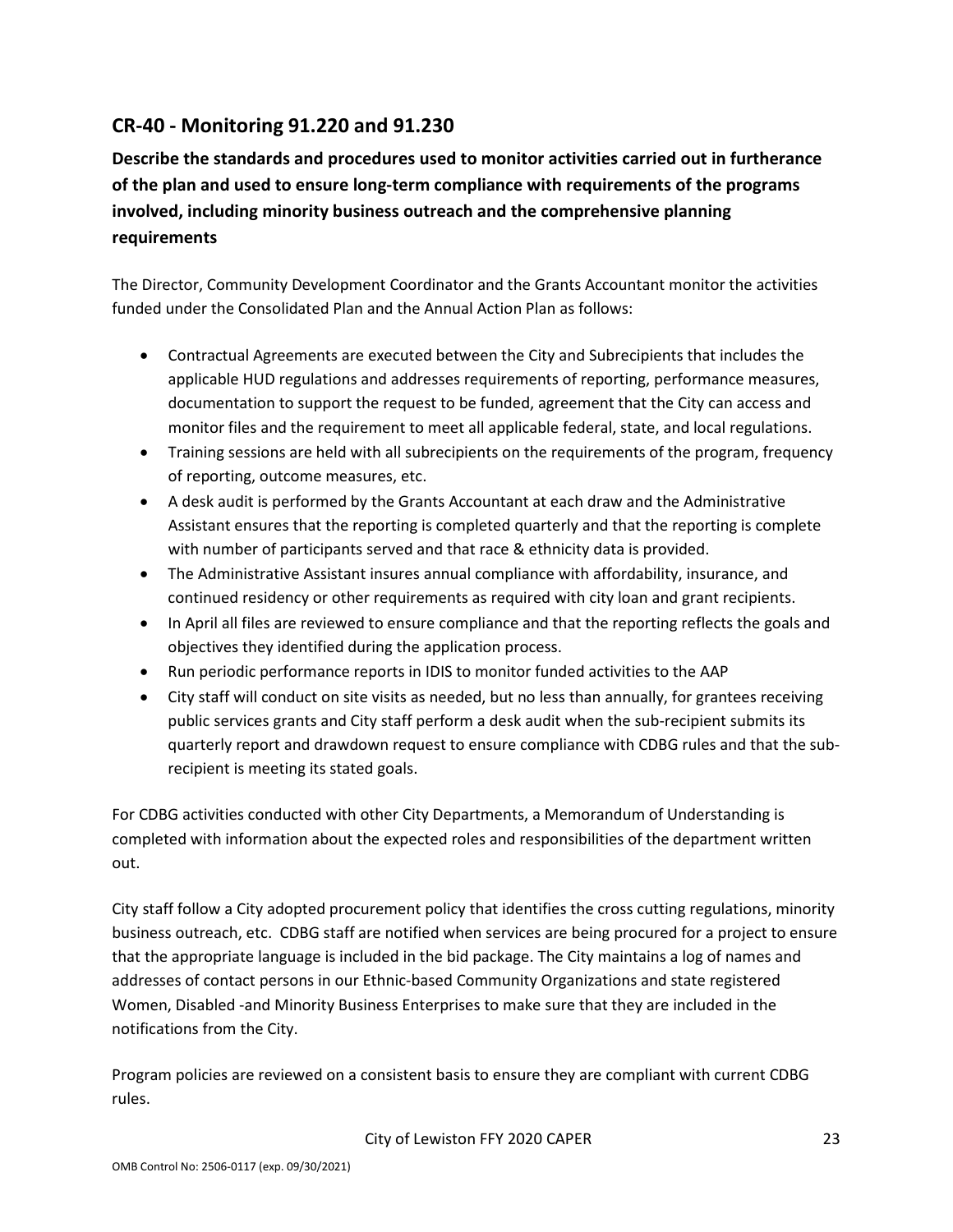#### **Citizen Participation Plan 91.105(d); 91.115(d)**

## **Describe the efforts to provide citizens with reasonable notice and an opportunity to comment on performance reports**.

Each year the City places a notice that the CAPER is available and ready for review and provides a 15 day comment period; the notice is published to the City's various social media accounts; the DRAFT CAPER is placed on the City's website; and a copy is provided to each member of the Citizen's Advisory Committee. No public comments were received.

In an effort to provide equal access the City is looking into gaps and developing policies within the public participation plan to ensure we are reaching identified audiences, including, but not limited to, non-English speaking and disabled residents.

# **CR-45 - CDBG 91.520(c)**

# **Specify the nature of, and reasons for, any changes in the jurisdiction's program objectives and indications of how the jurisdiction would change its programs as a result of its experiences.**

The City's programs and funding priorities will reflect the priorities referenced in the Choice "Growing our Tree Streets" plan. The impacts of COVID have also shaped the City's programs, with grant programs added to our loan programs. The eligible uses of those programs broadened from simply brick and mortar improvements, to include technical assistance, working capital, and childcare/transportation support for entrepreneurs.

CARES Act (CDBG-CV) funds were awarded in FFY2019. The City is working to identify activities that prepare for, respond to, and prevent COVID-19.

Unexpended FFY 2020 CDBG and CDBG-CV funds will be reallocated in FFY 2021 for existing FFY 2021 activities and/or newly identified community needs.

# **Does this Jurisdiction have any open Brownfields Economic Development Initiative (BEDI) grants?**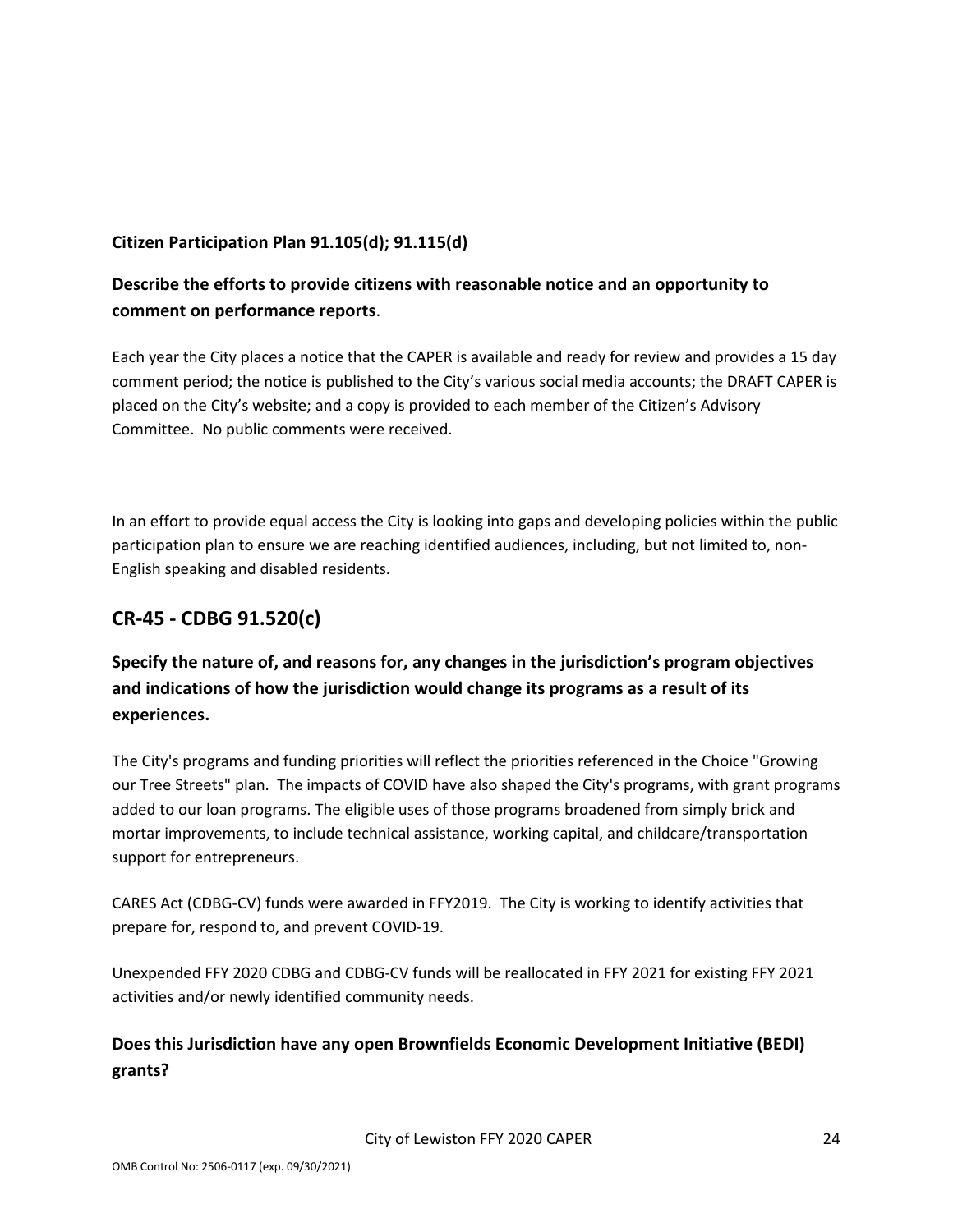**[BEDI grantees] Describe accomplishments and program outcomes during the last year.**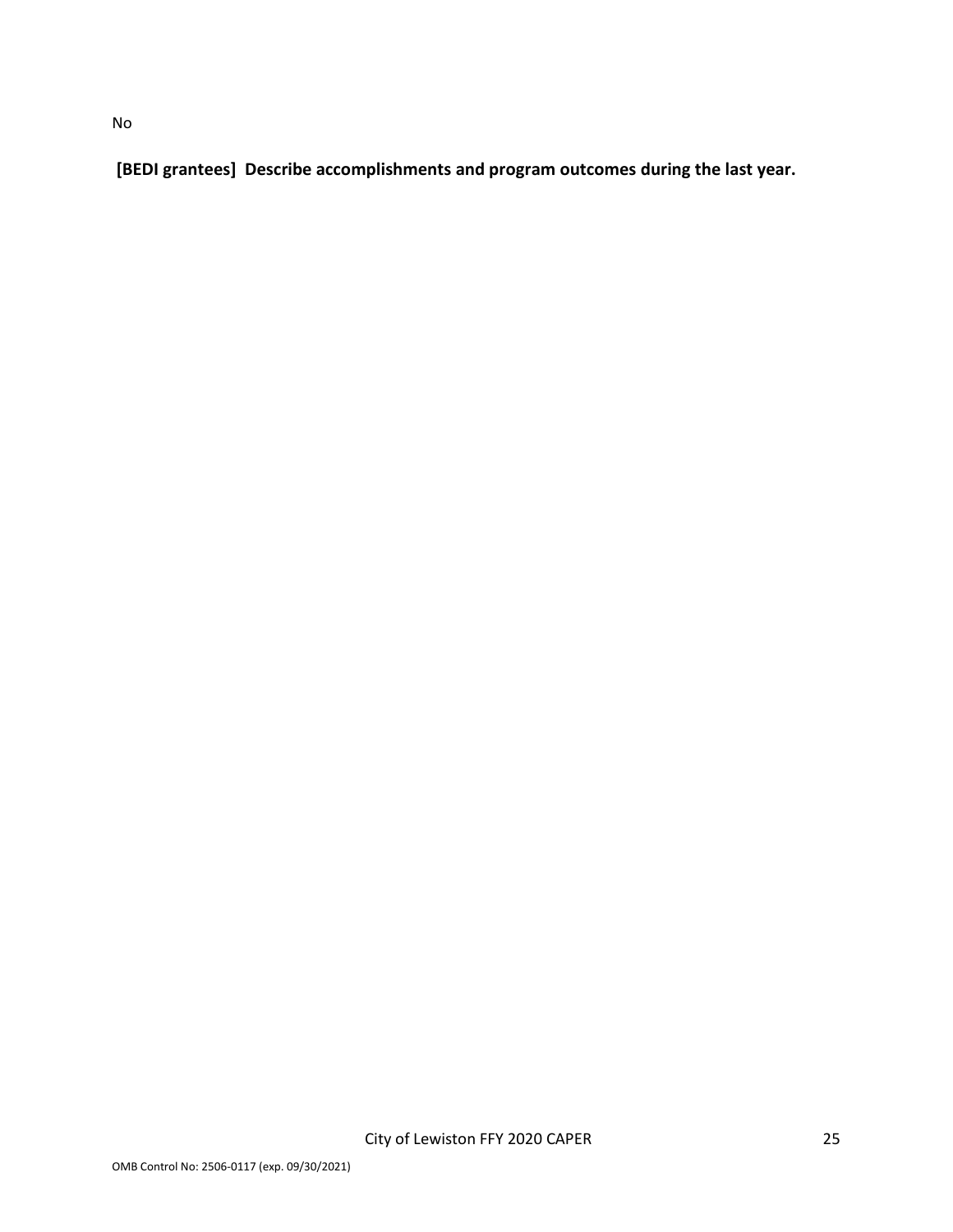# **CR-45 - CDBG 91.520(c)**

# **Specify the nature of, and reasons for, any changes in the jurisdiction's program objectives and indications of how the jurisdiction would change its programs as a result of its experiences.**

The City's programs and funding priorities will reflect the priorities referenced in the Choice "Growing our Tree Streets" plan. The impacts of COVID have also shaped the City's programs, with grant programs added to our loan programs. The eligible uses of those programs broadened from simply brick and mortar improvements, to include technical assistance, working capital, and childcare/transportation support for entrepreneurs.

CARES Act (CDBG-CV) funds were awarded in FFY2019. The City is working to identify activities that prepare for, respond to, and prevent COVID-19.

Unexpended FFY 2020 CDBG and CDBG-CV funds will be reallocated in FFY 2021 for existing FFY 2021 activities and/or newly identified community needs.

# **Does this Jurisdiction have any open Brownfields Economic Development Initiative (BEDI) grants?**

No

**[BEDI grantees] Describe accomplishments and program outcomes during the last year.**